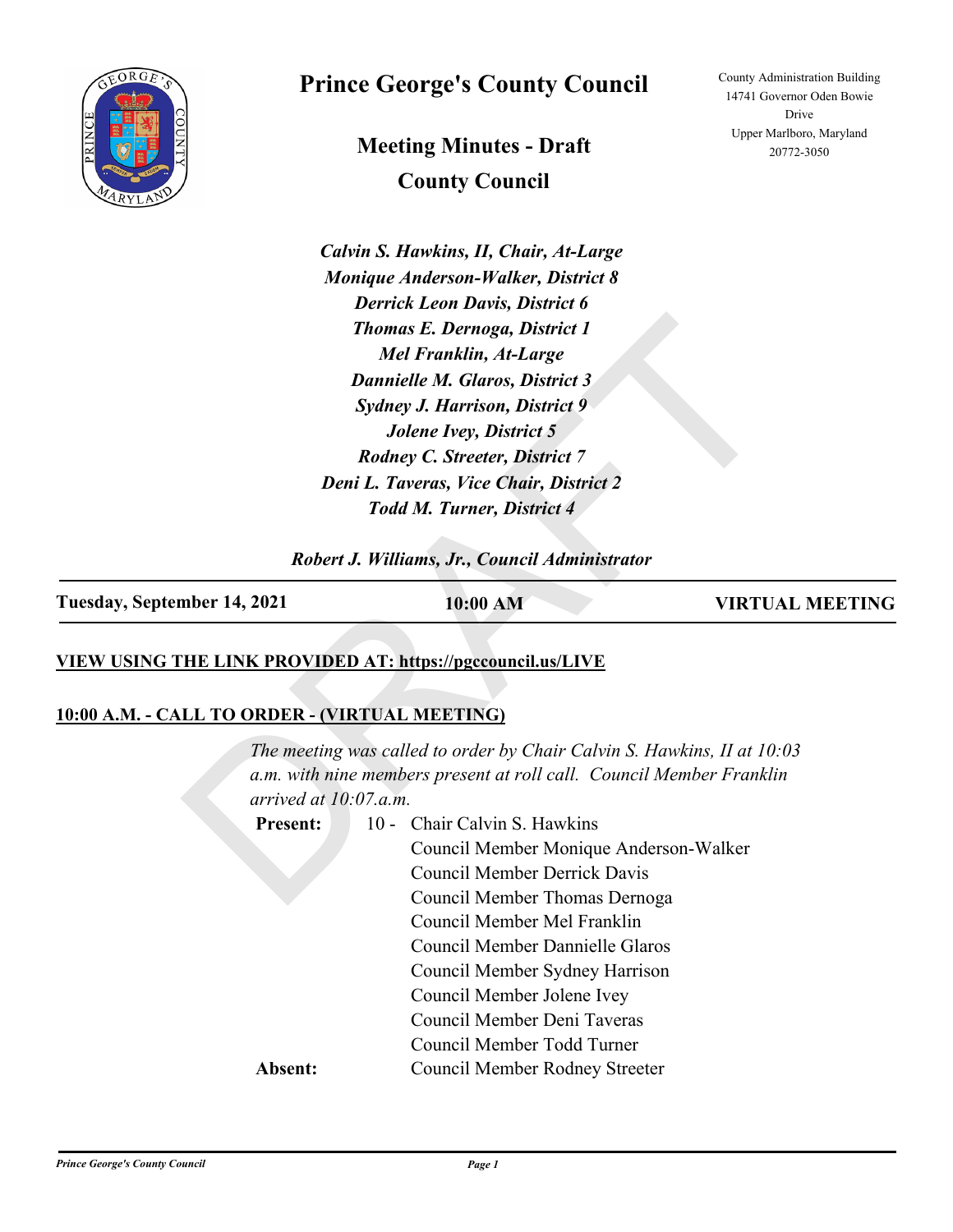*Also present:*

Leonard D. Moses, Office of the Clerk<br>James Walker-Bey, Office of the Clerk<br>Terry L. Rell, Council Liaison<br>Miriam Brewer, Appointments Liaison<br>Amanda Denison, Associate County Attorney<br>Sakinda Skinner, Associate County Att *Robert J. Williams, Jr., Council Administrator William M. Hunt, Deputy Council Administrator Colette Gresham, Associate Council Administrator Donna J. Brown, Clerk of the Council Leonard D. Moses, Office of the Clerk James Walker-Bey, Office of the Clerk Terry L. Bell, Council Liaison Miriam Brewer, Appointments Liaison Amanda Denison, Associate County Attorney Sakinda Skinner, Associate County Attorney J. Kenneth Battle, TIEE Committee Director Kathy Canning, Legislative Officer Dinora Hernandez, Legislative Officer Jackie Brown, PHED Committee Director Karen Zavakos, Legislative & Zoning Counsel Sandra Eubanks, EWD Committee Director Leroy Maddox, Jr., Legislative Officer Howard Stone, GOFP Committee Director Nathaniel Tutt, III, HHSPS Committee Director Donna Whitman, Legislative Officer Monica Best James, Legislative Officer Josh Hamlin, A&I Rajesh Kumar, Principal Counsel*

#### **INVOCATION:**

*The Invocation was provided by Reverend Harold L. Dugger, Sr., Senior Pastor, First Baptist Church of Capitol Heights, Capitol Heights, Maryland. Council Member Harrison requested prayer for his colleagues and humanity, in light of the senseless violence, to walk with tenderness, humility and compassion.*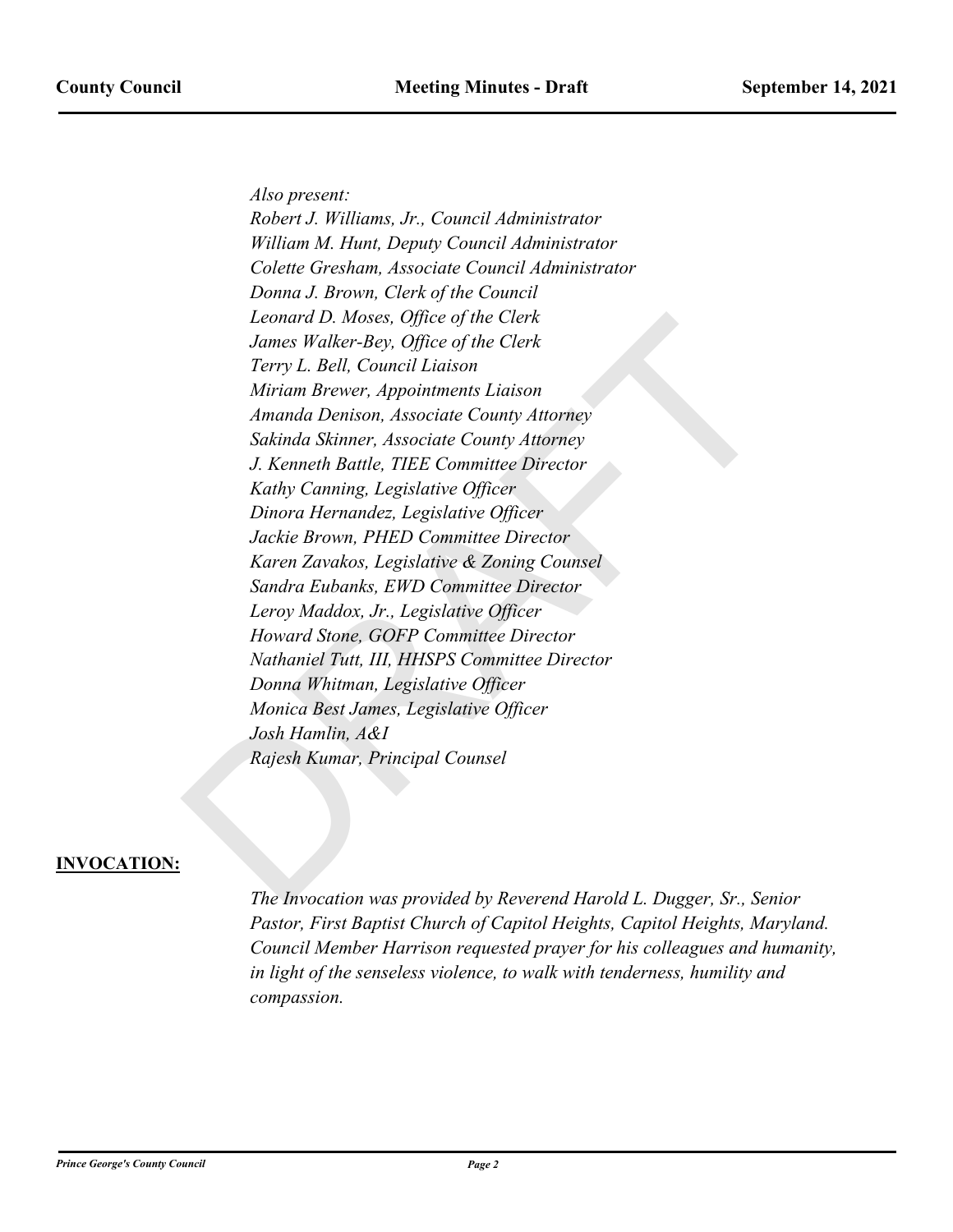#### **PLEDGE OF ALLEGIANCE**

*The Pledge of Allegiance was led by Council Member Dernoga.*

#### **DESIGNATION OF SEPTEMBER 14, 2021 AS LEGISLATIVE DAY NO. 26**

#### **1. CONSENT AGENDA**

#### **(a) Approval of County Council Minutes**

CENDA<br>
County Council Minutes<br>
Approval of County Council Minutes dated September 8, 2021.<br>
Attachment(s): 09082021<br>
These Minutes were approved. [MIN 09082021](http://princegeorgescountymd.legistar.com/gateway.aspx?m=l&id=/matter.aspx?key=14140) Approval of County Council Minutes dated September 8, 2021. Draft 1

*Attachment(s):* 09082021

**These Minutes were approved.**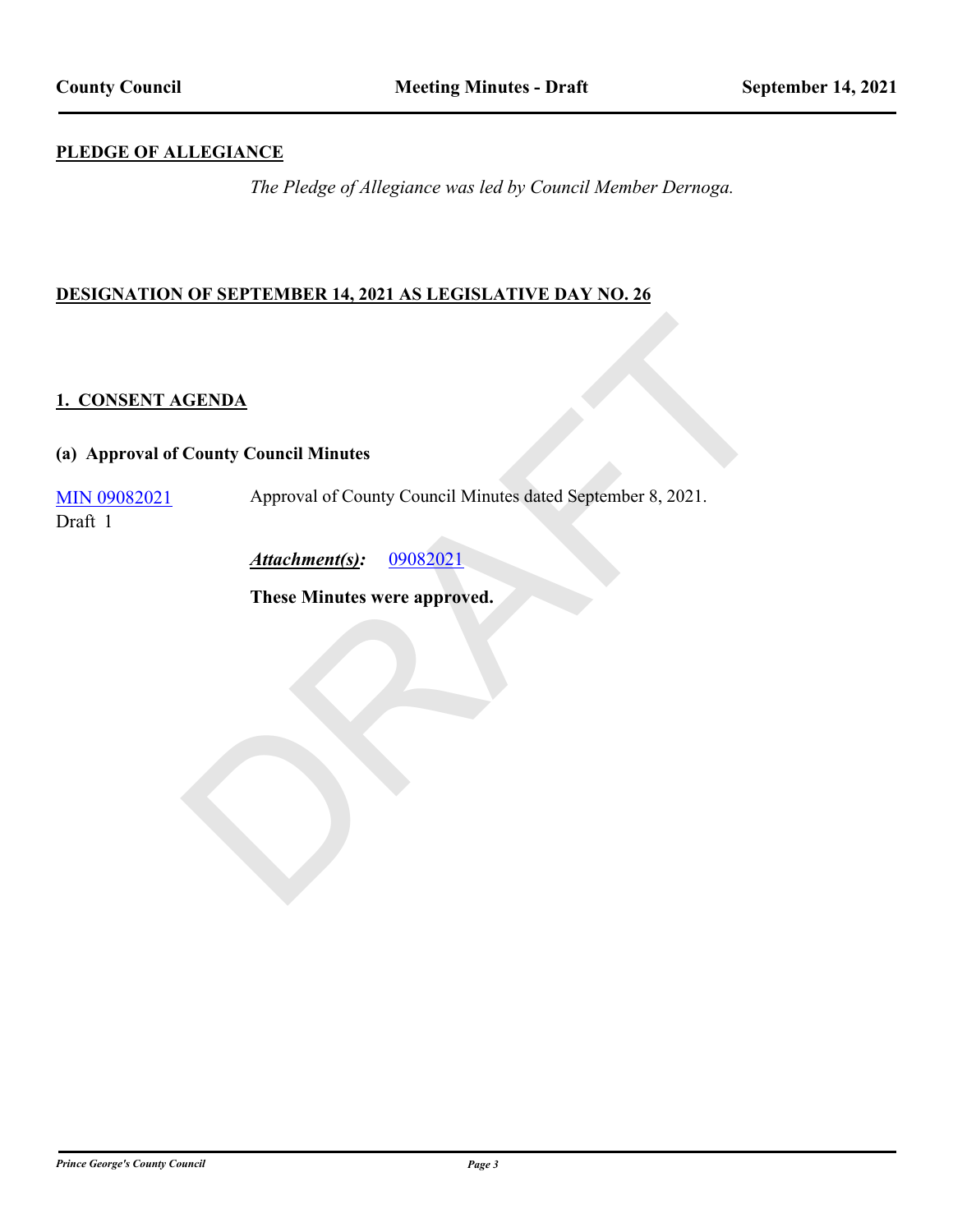#### **CONSENT AGENDA (CONTINUED)**

#### **(b) First Reading of Bills (Presentation)**

#### [CB-061-2021](http://princegeorgescountymd.legistar.com/gateway.aspx?m=l&id=/matter.aspx?key=14121) **AN ACT CONCERNING THE BUILDING CODE OF PRINCE GEORGE'S COUNTY** for the purpose of increasing civil fines imposed through an administrative citation for Building Code Violations. Draft 1

B2021061 CB-061-2021 AIS CB-061-2021 Transmittal Letter *Attachment(s):*

#### **This Council Bill was presented by the Chair by request of the County Executive and referred to the Committee of the Whole.**

Draft 1

#### [CB-062-2021](http://princegeorgescountymd.legistar.com/gateway.aspx?m=l&id=/matter.aspx?key=14125) **AN ACT CONCERNING THE ISSUANCE AND SALE OF SPECIAL**

**Attachment(s):** B2021061<br>
CB-061-2021 AIS<br>
CB-061-2021 [T](http://princegeorgescountymd.legistar.com/gateway.aspx?M=F&ID=8ec35581-4b8a-4c01-8f0f-f5228641afcc.pdf)ransmittal Letter<br>
This Council Bill was presented by the Chair by request of the Co<br>
Executive and referred to the Committee of the Whole.<br>
AN ACT CONCERNING THE I **OBLIGATION BONDS** for the purpose of providing that special obligation bonds may be issued from time to time under the provisions of this Act, Sections 12-201 through 12-213, inclusive, of the Economic Development Article of the Annotated Code of Maryland, as amended (the "Tax Increment Act"), Section 10-269 of the Prince George's County Code, as amended and Section 21-501 through Section 21-523 of the Local Government Article of the Annotated Code of Maryland, as amended (collectively, the "Special Taxing District Act") and CR-25-2004 of the County Council of Prince George's County, Maryland (the "Formation Resolution") in an amount not to exceed the aggregate principal amount of Fifty Million Dollars (\$50,000,000) in order for the County to refund the outstanding aggregate principal amount of Prince George's County, Maryland Special Obligation Bonds (National Harbor Project) Series 2004 (the "2004 Bonds"); making certain findings and determinations, among others, concerning the public benefit and purpose of such special obligation bonds; providing that such special obligation bonds authorized to be issued hereby shall be payable, first, from the amounts levied and deposited in the Tax Increment Fund (as defined in the Formation Resolution) including certain County hotel occupancy taxes and other tax revenues, secondly, to the extent the Tax Increment Fund does not contain monies in an amount sufficient for payment of debt service on such special obligation bonds and to the extent amounts are required for deposit in funds and accounts created within the indenture providing for the issuance of the special obligation bonds to replenish deficiencies therein and to pay the administrative expenses of the County, from the special tax to be levied and deposited in the Special Taxing District Fund (as defined in the Formation Resolution) and, lastly, to the extent amounts in the Tax Increment Fund and the Special Taxing District Fund are not sufficient to meet the obligations referenced above, from payments made, subject to appropriation, by the County pursuant to a funding agreement approved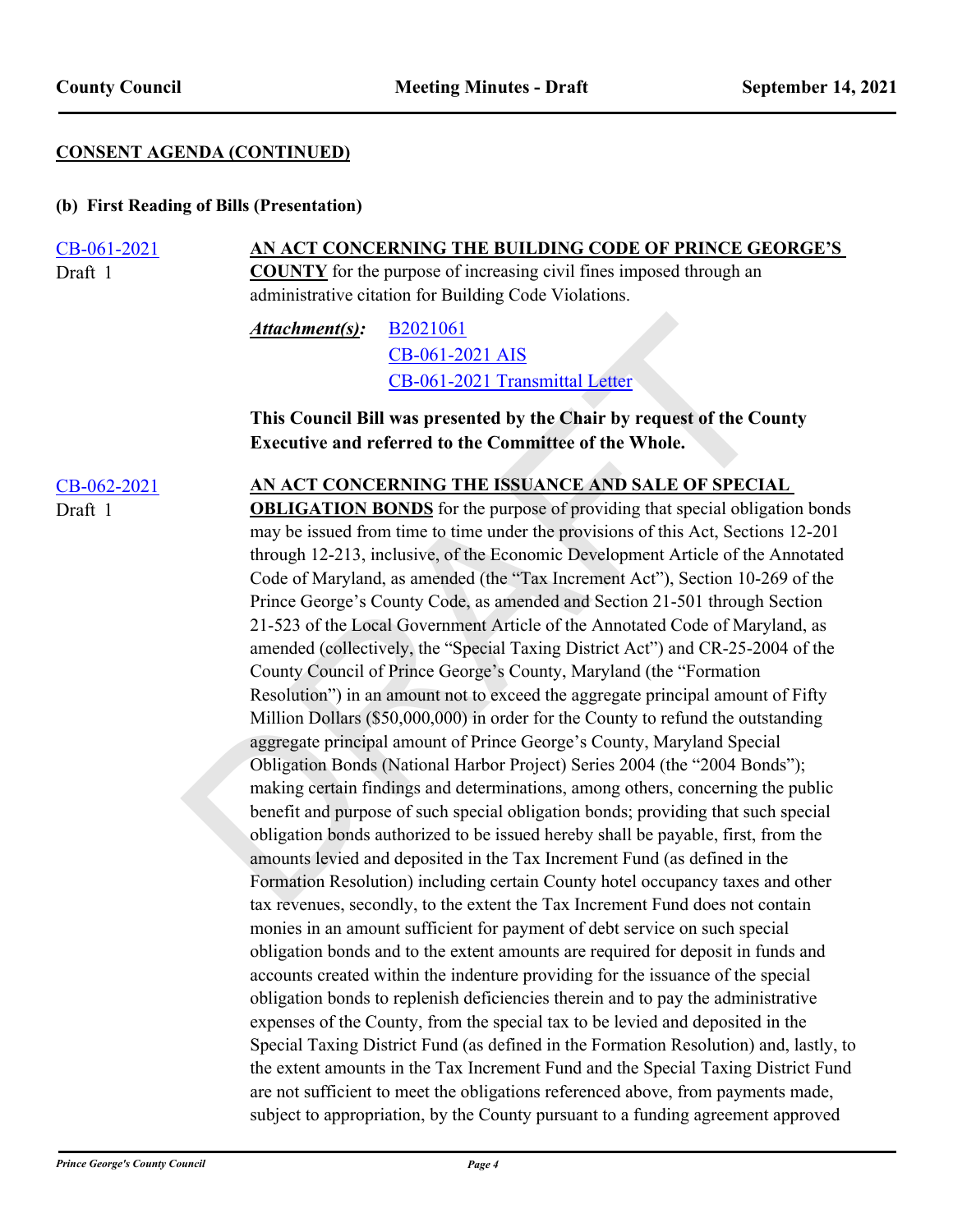metancial with such parallel in connection with the authorization, issue<br>
matters necessary or desirable in connection with the authorization, issue<br>
and payment of such special obligation bonds; authorizing the County Es<br> by the County under the provisions of Section 819 of the County Charter, (the "County Contract Payments") and that the special obligation bonds shall not constitute a general obligation debt of the County or a pledge of the County's full faith and credit or taxing power other than the taxes representing the levy on the Tax Increment, the Hotel Tax, the National Harbor Convention Center Excess Development District Taxes and the Special Tax (each as defined in the Formation Resolution); authorizing the County Executive of the County to specify, prescribe, determine, provide for and approve certain details, forms, documents or procedures in connection with such special obligation bonds issued hereunder and any other matters necessary or desirable in connection with the authorization, issuance, sale and payment of such special obligation bonds; authorizing the County Executive to take certain actions, to execute documents and make certain commitments on behalf of the County in connection with the issuance, sale and delivery of such special obligation bonds; authorizing the execution and delivery of such special obligation bonds and such other documents as may be necessary and desirable to effectuate the refunding of the 2004 Bonds and the issuance, sale and delivery of such special obligation bonds; and generally providing for, and determining various matters in connection with, the issuance, sale, delivery and payment of such special obligation bonds.

B2021062 CB-062-2021 AIS CB-062-2021 Transmittal Letter *Attachment(s):*

**This Council Bill was presented by the Chair by request of the County Executive and referred to the Committee of the Whole.**

#### **CONSENT AGENDA (CONTINUED)**

| CB-063-2021<br>Draft 1 | AN ACT CONCERNING BUILDING CODE OF PRINCE GEORGE'S<br><b>COUNTY</b> for the purpose of creating a Zoning Compliance Letter, adopting an<br>additional fee for the investigation and issuance of the Zoning Compliance Letter,<br>and clarifying the different Site Development Concept Plan fees. |  |
|------------------------|---------------------------------------------------------------------------------------------------------------------------------------------------------------------------------------------------------------------------------------------------------------------------------------------------|--|
|                        | Attachment(s):<br><b>B2021063</b>                                                                                                                                                                                                                                                                 |  |
|                        | CB-063-2021 AIS                                                                                                                                                                                                                                                                                   |  |
|                        | CB-063-2021 Transmittal Letter                                                                                                                                                                                                                                                                    |  |
|                        | This Council Bill was presented by the Chair by request of the County<br><b>Executive and referred to the Committee of the Whole.</b>                                                                                                                                                             |  |
| CB-064-2021            | AN ACT CONCERNING SOLID WASTE STREAM ANALYSIS for the purposes                                                                                                                                                                                                                                    |  |
| Draft 1                | of amending provisions of the County Code relating to required 'waste stream                                                                                                                                                                                                                      |  |
|                        | analysis', and amending the frequency from once every two (2) years to once every                                                                                                                                                                                                                 |  |
|                        | three (3) years, and coincide with timing of the Ten-Year Solid Waste Plan.                                                                                                                                                                                                                       |  |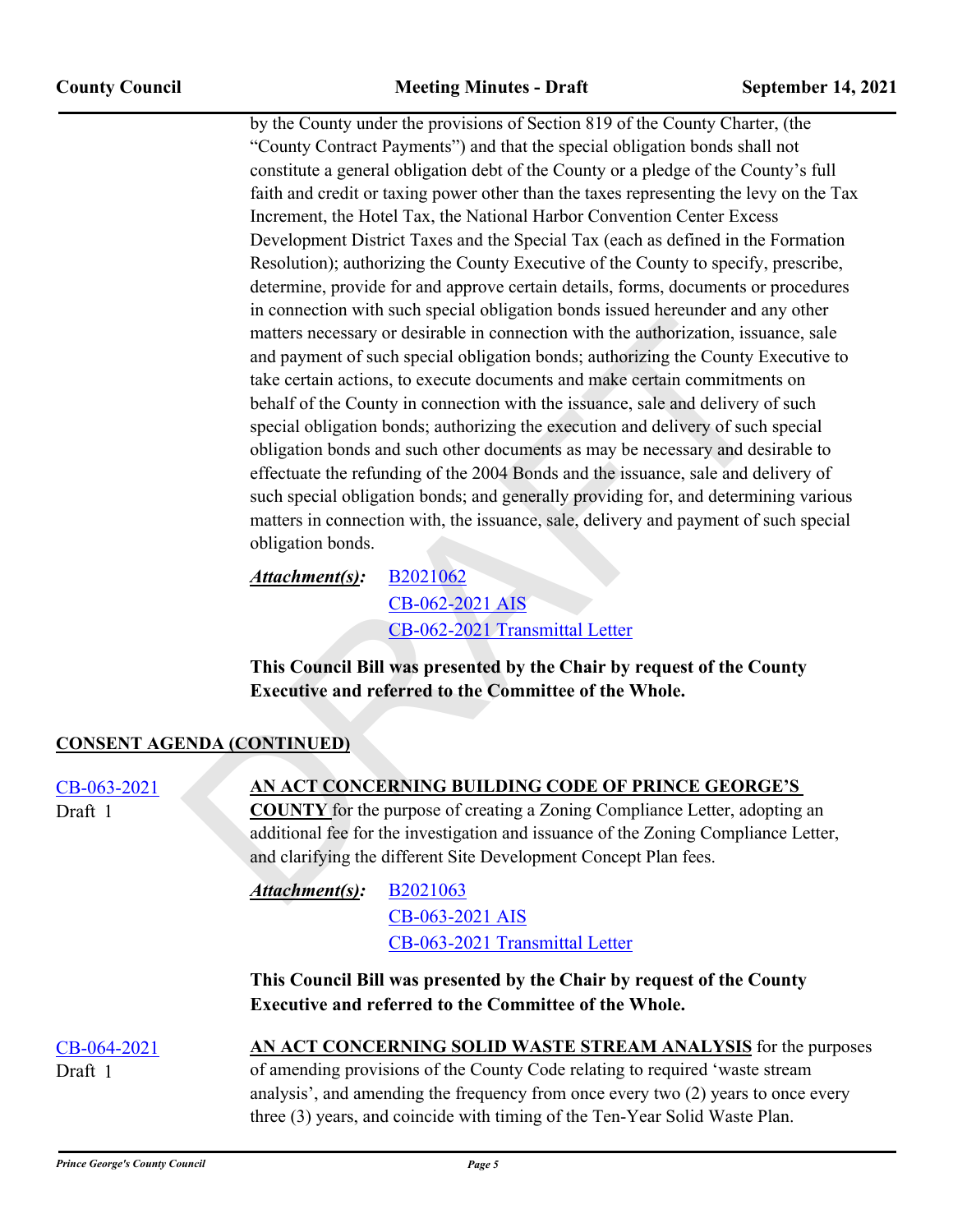[B2021064](http://princegeorgescountymd.legistar.com/gateway.aspx?M=F&ID=c85f2fc9-7a79-415c-a958-d3adc8dca14e.doc) [CB-064-2021 AIS](http://princegeorgescountymd.legistar.com/gateway.aspx?M=F&ID=9d5c06ad-92ab-4933-b320-671e7a3d6f85.pdf) [CB-064-2021 Transmittal Letter](http://princegeorgescountymd.legistar.com/gateway.aspx?M=F&ID=277299b7-50e2-44de-9545-7f6962357e76.pdf) *Attachment(s):*

**This Council Bill was presented by the Chair by request of the County Executive and referred to the Committee of the Whole.**

#### **CONSENT AGENDA (CONTINUED)**

**AN O[R](http://princegeorgescountymd.legistar.com/gateway.aspx?M=F&ID=9d4dea8b-5fa0-43e0-a300-0ab5b51d8eb7.doc)DIN[A](http://princegeorgescountymd.legistar.com/gateway.aspx?M=F&ID=432e06f9-0e56-414b-b5f5-1b7fd5b6eca4.pdf)INCE CONCERNING 1-3 ZONE-DEVELOPMENT**<br> **REGULATIONS** for the purpose of amending the development regulation<br>
1-3 (Planned Industrial/Employment Park) Zone for Warehousing uses or<br>
properties with certain minimum [CB-065-2021](http://princegeorgescountymd.legistar.com/gateway.aspx?m=l&id=/matter.aspx?key=14041) **AN ORDINANCE CONCERNING I-3 ZONE-DEVELOPMENT REGULATIONS** for the purpose of amending the development regulations in the I-3 (Planned Industrial/Employment Park) Zone for Warehousing uses on properties with certain minimum acreage and location requirements. Draft 1 B2021065 CB-065-2021 AIS *Attachment(s):* **This Council Bill was presented by Council Member Hawkins and referred to the Committee of the Whole.** [CB-066-2021](http://princegeorgescountymd.legistar.com/gateway.aspx?m=l&id=/matter.aspx?key=14042) **AN ORDINANCE CONCERNING R-18 AND C-S-C ZONES** for the purpose of amending the Residential and Commercial table of uses in the Zoning Ordinance to permit mixed-use development in the R-18 (Multifamily Medium Density Residential Development) and C-S-C (Commercial Shopping Center) Zones of Prince George's County, under certain circumstances. Draft 1 B2021066 CB-066-2021 AIS *Attachment(s):* **This Council Bill was presented by Council Member Hawkins and referred to the Committee of the Whole.** [CB-067-2021](http://princegeorgescountymd.legistar.com/gateway.aspx?m=l&id=/matter.aspx?key=14059) **AN ORDINANCE CONCERNING APPEALS AND VARIANCES-AUTHORITY OF BOARD OF APPEALS** for the purpose of amending the powers and duties of the County Board of Zoning Appeals to authorize the consideration and disposition of applications for variances from the strict application of the prohibition of front yard driveways for property in the R-55 (One Family Detached Residential) and T-D-O (Transit District Overlay) Zones of Prince George's County. Draft 1

> [B2021067](http://princegeorgescountymd.legistar.com/gateway.aspx?M=F&ID=fdfb8d85-2bd1-4d22-b286-552d411395f9.doc) [CB-067-2021 AIS](http://princegeorgescountymd.legistar.com/gateway.aspx?M=F&ID=6639a820-b346-4317-bac2-df9ef233cfeb.pdf) *Attachment(s):*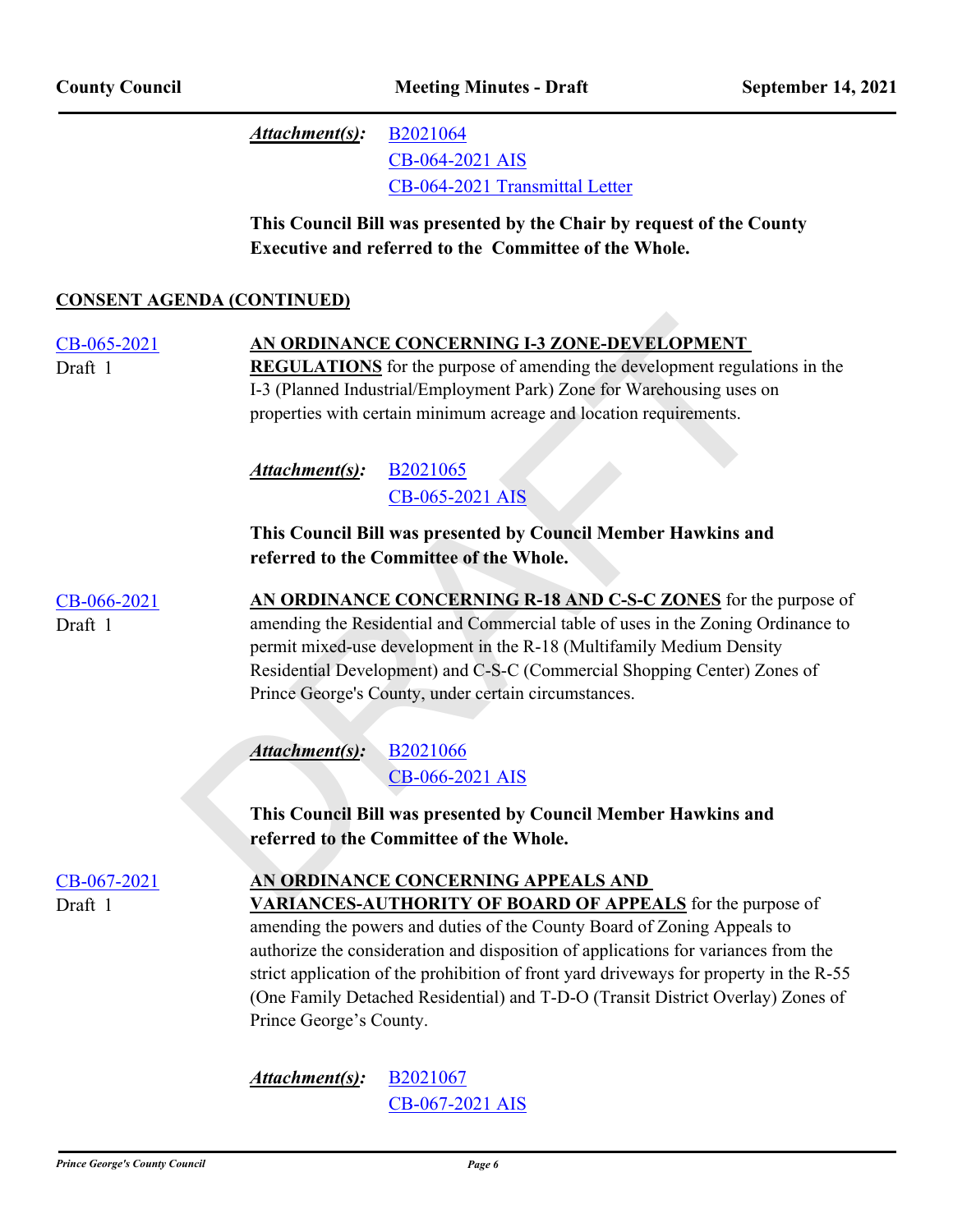**This Council Bill was presented by Council Member Glaros and referred to the Committee of the Whole.**

#### **CONSENT AGENDA (CONTINUED)**

| CB-068-2021<br>Draft 1 | of Prince George's County.     | AN ORDINANCE CONCERNING URBAN<br><b>FARMS-DEFINITIONS-RESIDENTIAL ZONES</b> for the purpose of amending<br>the Zoning Ordinance to expand the definition of the use "Urban Farm" to include<br>the limited keeping of fowl in chicken coops and lofts, subject to certain<br>restrictions and requirements, and permitting the use in certain Residential Zones |
|------------------------|--------------------------------|-----------------------------------------------------------------------------------------------------------------------------------------------------------------------------------------------------------------------------------------------------------------------------------------------------------------------------------------------------------------|
|                        | Attachment(s):                 | B <sub>2021068</sub><br>CB-068-2021 AIS                                                                                                                                                                                                                                                                                                                         |
|                        | to the Committee of the Whole  | This Council Bill was presented by Council Member Glaros and referred                                                                                                                                                                                                                                                                                           |
| CB-069-2021<br>Draft 1 |                                | AN ORDINANCE CONCERNING HOME OCCUPATIONS-PET<br><b>GROOMING</b> for the purpose of amending the definition of the use Home<br>Occupation in the Zoning Ordinance to include Pet Grooming Service businesses<br>as a Home Occupation in the Residential Zones of Prince George's County,<br>Maryland, under certain circumstances.                               |
|                        | Attachment(s):                 | B2021069<br>CB-069-2021 AIS                                                                                                                                                                                                                                                                                                                                     |
|                        | to the Committee of the Whole. | This Council Bill was presented by Council Member Davis and referred                                                                                                                                                                                                                                                                                            |
| CB-070-2021<br>Draft 1 |                                | AN EMERGENCY ACT CONCERNING EXTENDING CURRENT<br><b>LIMITATIONS AGAINST RENT INCREASES, LATE FEES &amp; PENALTIES</b><br>FOR ONE YEAR AFTER THE COVID-19 PUBLIC HEALTH CRISES ENDS<br>for the purpose of Extending Current Limitations Against Rent Increases, Late Fees<br>& Penalties for One Year After The COVID-19 Public Health Crises Ends               |
|                        | Attachment(s):                 | B2021070<br>CB-070-2021 AIS                                                                                                                                                                                                                                                                                                                                     |
|                        |                                | This Council Bill was presented by Council Member Ivey and referred to                                                                                                                                                                                                                                                                                          |

**the Committee of the Whole**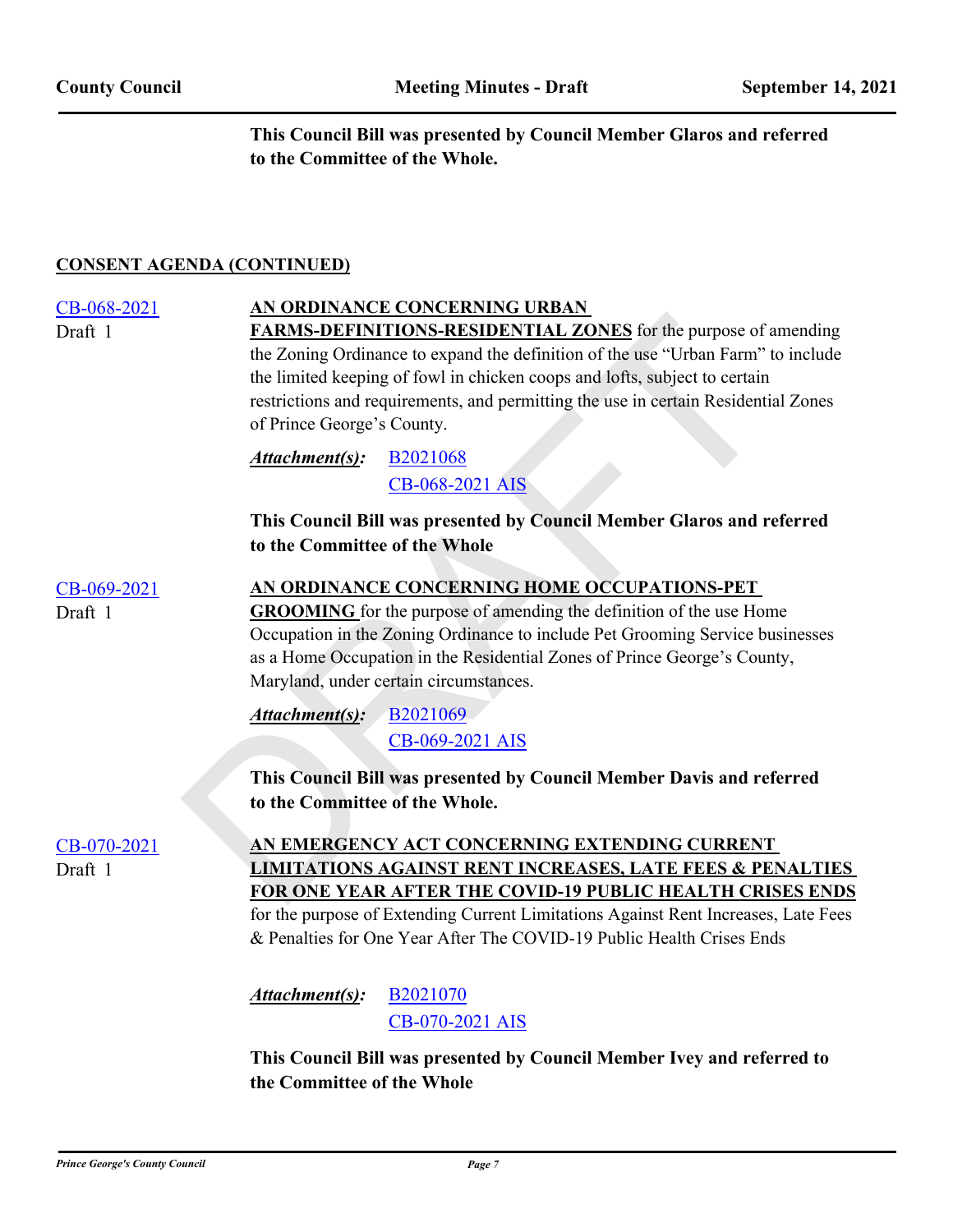## **CONSENT AGENDA (CONTINUED)**

| CB-071-2021 | AN ACT CONCERNING TRANSPORTATION AND                                 |                                                                                         |  |
|-------------|----------------------------------------------------------------------|-----------------------------------------------------------------------------------------|--|
| Draft 1     |                                                                      | <b>CIRCULATION-PRIVATE ROADS AND EASEMENTS</b> for the purpose of                       |  |
|             |                                                                      | permitting to authorize the Prince George's Planning Board to approve preliminary       |  |
|             |                                                                      | plans of subdivision for development containing certain easements to serve a            |  |
|             |                                                                      | private school as a permitted use, subject to specified circumstances.                  |  |
|             |                                                                      |                                                                                         |  |
|             | Attachment(s):                                                       | B <sub>2021071</sub>                                                                    |  |
|             |                                                                      | CB-071-2021 AIS                                                                         |  |
|             |                                                                      |                                                                                         |  |
|             | This Council Bill was presented by Council Member Davis and referred |                                                                                         |  |
|             | to the Committee of the Whole.                                       |                                                                                         |  |
| CB-072-2021 |                                                                      | AN ORDINANCE CONCERNING R-R ZONE for the purpose of amending the                        |  |
| Draft 1     |                                                                      | Residential Table of Uses to permit development of Townhouse uses in the R-R            |  |
|             |                                                                      | (Rural Residential) Zone of Prince George's County, under certain specified             |  |
|             | circumstances.                                                       |                                                                                         |  |
|             |                                                                      |                                                                                         |  |
|             | Attachment(s):                                                       | B <sub>2021072</sub>                                                                    |  |
|             |                                                                      | CB-072-2021 AIS                                                                         |  |
|             |                                                                      |                                                                                         |  |
|             |                                                                      | This Council Bill was presented by Council Member Turner and referred                   |  |
|             | to the Committee of the Whole.                                       |                                                                                         |  |
| CB-073-2021 |                                                                      | AN ACT CONCERNING RESIDENTIAL DISTRICT SPEED MONITORING                                 |  |
| Draft 1     |                                                                      | <b>SYSTEMS</b> for the purpose of authorizing the County to utilize certain residential |  |
|             |                                                                      | district speed monitoring systems pursuant to the Transportation Article of the         |  |
|             |                                                                      | Annotated Code of Maryland; and generally relating to residential district speed        |  |
|             | monitoring systems.                                                  |                                                                                         |  |
|             |                                                                      |                                                                                         |  |
|             | Attachment(s): B2021073                                              |                                                                                         |  |
|             |                                                                      |                                                                                         |  |
|             |                                                                      | CB-073-2021 AIS                                                                         |  |
|             |                                                                      | This Council Bill was presented by Council Members Davis and Dernoga                    |  |
|             |                                                                      | and referred to the Committee of the Whole.                                             |  |
| CB-074-2021 |                                                                      | AN ACT CONCERNING BUILDING CODE-LOCAL                                                   |  |
| Draft 1     |                                                                      | <b>AMENDMENTS-DEFINITIONS-ADMINISTRATION</b> for the purpose of                         |  |
|             |                                                                      | amending the County's local amendments to the Building Code to define Electric          |  |
|             |                                                                      | Vehicle, Hybrid Vehicle, Electric Vehicle Charging Site, and Electric Vehicle           |  |
|             |                                                                      | Make-Ready Infrastructure in Subtitle 4 of the County Code; and making generally        |  |
|             |                                                                      | related local amendments to the County Building Code concerning Electric and            |  |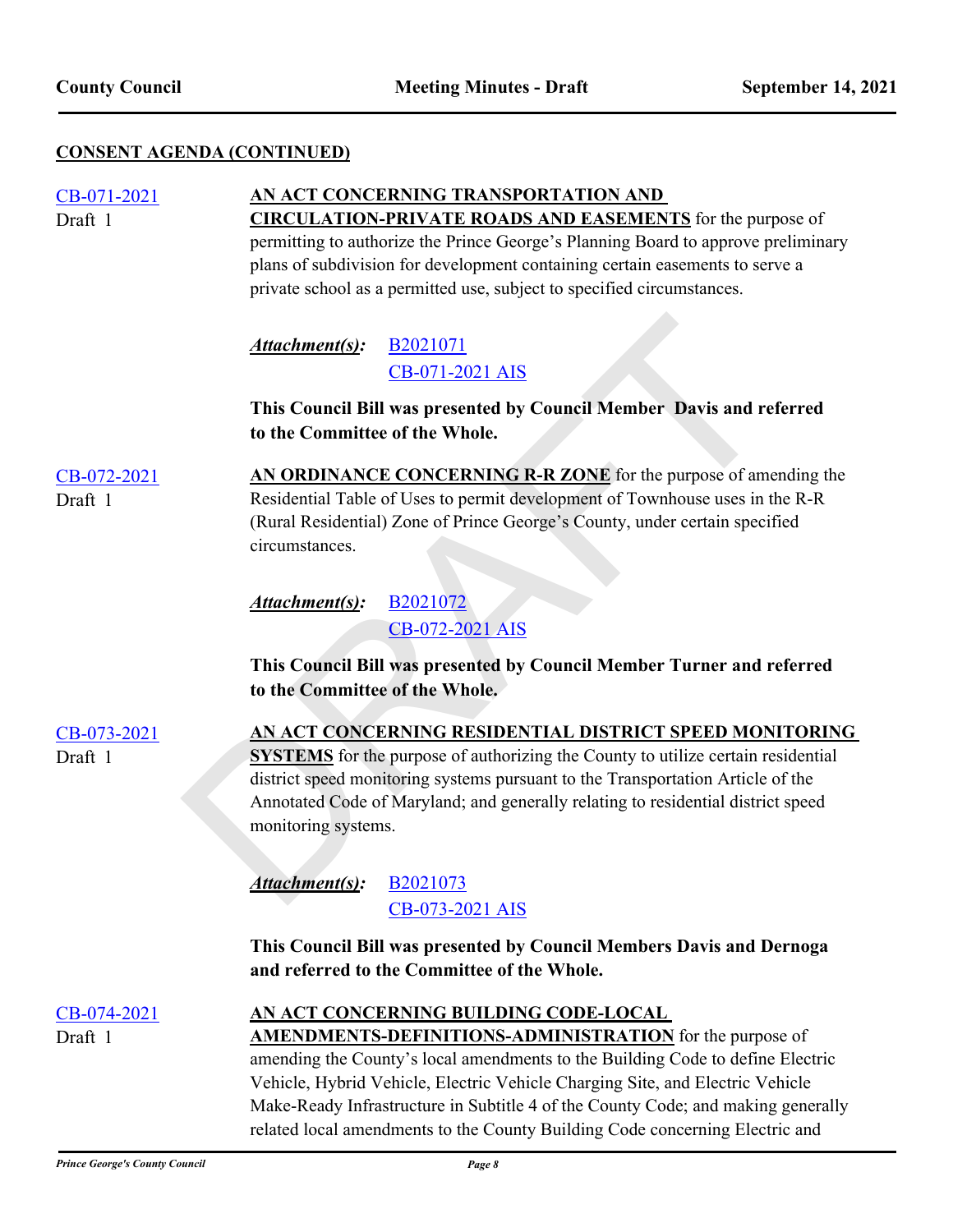Hybrid Vehicles.

[B2021074](http://princegeorgescountymd.legistar.com/gateway.aspx?M=F&ID=ad5cc66f-9251-4ffa-909d-5fa2b8e7f3c7.doc) [CB-074-2021 AIS](http://princegeorgescountymd.legistar.com/gateway.aspx?M=F&ID=3574bedb-67d0-4788-a395-9ac3585e8878.pdf) *Attachment(s):*

**This Council Bill was presented by Council Member Glaros and referred to the Committee of the Whole.**

#### **CONSENT AGENDA (CONTINUED)**

| <b>CONSENT AGENDA (CONTINUED)</b> |                                                                                                                                                                                                                                                                                                                                                                                                           |
|-----------------------------------|-----------------------------------------------------------------------------------------------------------------------------------------------------------------------------------------------------------------------------------------------------------------------------------------------------------------------------------------------------------------------------------------------------------|
| CB-075-2021<br>Draft 1            | AN ORDINANCE CONCERNING R-55 ZONE for the purpose of permitting<br>certain multifamily residential, restaurant, and other ground floor commercial uses<br>on a limited basis, within the R-55 (One-Family Detached Residential) Zone of<br>Prince George's County, under certain specified circumstances.                                                                                                 |
|                                   | Attachment(s):<br>B <sub>2021075</sub><br>CB-075-2021 AIS                                                                                                                                                                                                                                                                                                                                                 |
|                                   | This Bill was removed from the consent agenda due to Council Member<br>Streeter's absence.                                                                                                                                                                                                                                                                                                                |
|                                   | A motion was made by Council Member Davis, seconded by Council<br>Member Ivey, that this Council Bill be removed from Consent Agenda.<br>The motion carried by the following vote:<br>10 - Hawkins, Anderson-Walker, Davis, Dernoga, Franklin,<br>Aye<br>Glaros, Harrison, Ivey, Taveras and Turner<br><b>Streeter</b><br><b>Absent</b>                                                                   |
| CB-076-2021<br>Draft 1            | AN ACT CONCERNING TREE CANOPY COVERAGE<br><b>ORDINANCE-APPLICABILITY AND MINIMUM</b><br><b>REQUIREMENTS-RESIDENTIAL DEVELOPMENT</b> for the purpose of<br>amending the provisions of the Tree Canopy Coverage Ordinance to eliminate<br>certain exemptions for Townhouse residential uses, and increasing the minimum<br>tree canopy requirement for certain other residential development in the County. |
|                                   | B2021076<br>Attachment(s):<br>CB-076-2021 AIS                                                                                                                                                                                                                                                                                                                                                             |
|                                   | This Council Bill was presented by Council Member Anderson-Walker<br>and referred to the Committee of the Whole.                                                                                                                                                                                                                                                                                          |
| CB-077-2021                       | AN ORDINANCE CONCERNING THE URBAN CENTERS AND CORRIDOR                                                                                                                                                                                                                                                                                                                                                    |
| Draft 1                           | <b>NODES DEVELOPMENT AND ZONING CODE OF PRINCE GEORGE'S</b><br><b>COUNTY</b> for the purpose of removing an obsolete Subtitle of the County Code.                                                                                                                                                                                                                                                         |

*Prince George's County Council Page 9*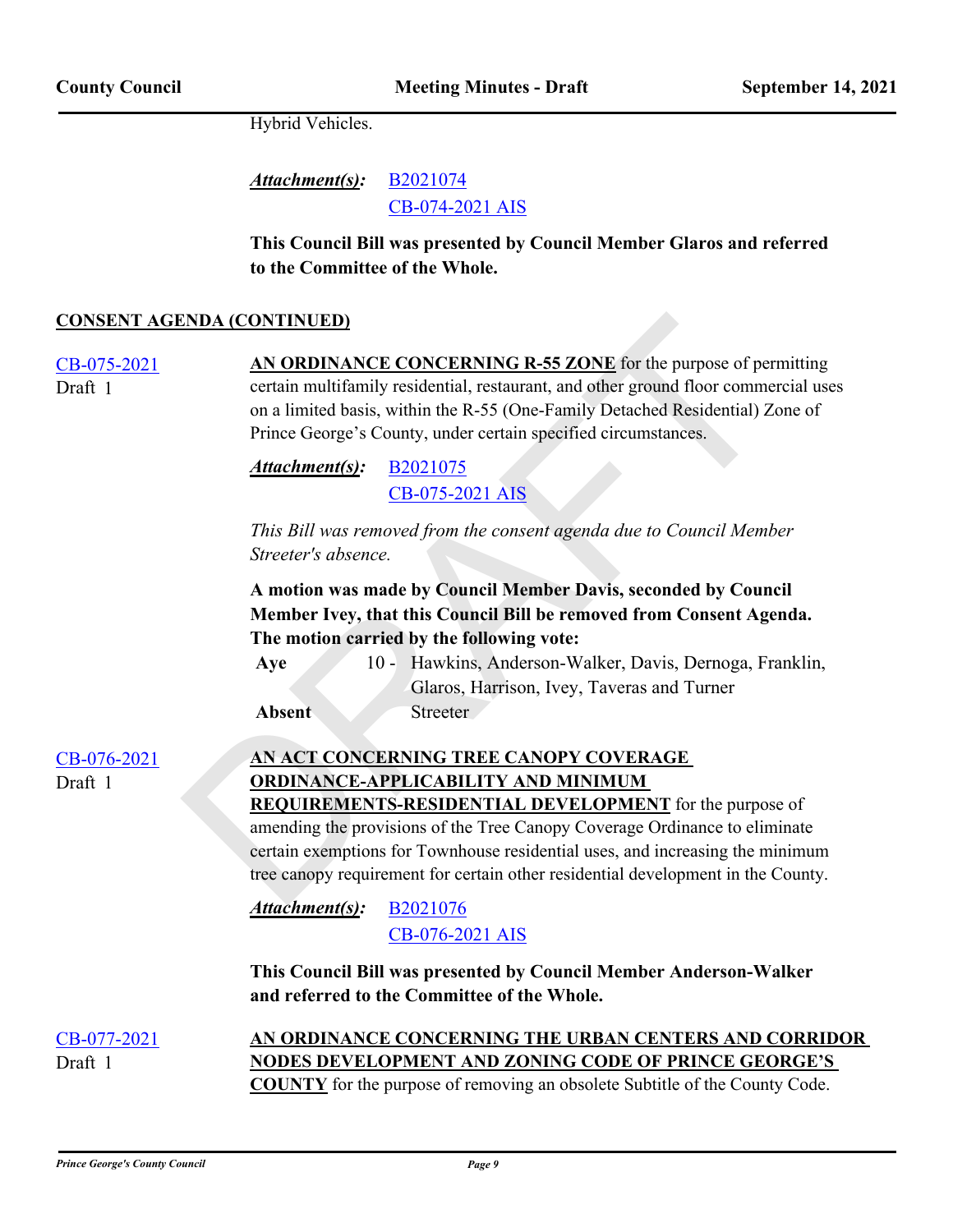| <b>County Council</b>  |                                | <b>Meeting Minutes - Draft</b>                                                                                                                                                                                                                                                                                                                                                                                                                                                                                                                                                       | September 14, 2021 |
|------------------------|--------------------------------|--------------------------------------------------------------------------------------------------------------------------------------------------------------------------------------------------------------------------------------------------------------------------------------------------------------------------------------------------------------------------------------------------------------------------------------------------------------------------------------------------------------------------------------------------------------------------------------|--------------------|
|                        | Attachment(s):                 | B2021077<br>CB-077-2021 AIS                                                                                                                                                                                                                                                                                                                                                                                                                                                                                                                                                          |                    |
|                        | <b>Committee of the Whole.</b> | This Council Bill was presented by Council Members Hawkins, Dernoga,<br>Glaros, Harrison, Taveras and Turner and referred to the Sitting as the                                                                                                                                                                                                                                                                                                                                                                                                                                      |                    |
| CB-078-2021<br>Draft 1 |                                | <u>AN ORDINANCE CONCERNING SOLAR-POWERED RENEWABLE</u><br><b>ENERGY FACILITY AND WAREHOUSE AND DISTRIBUTION USES IN</b><br><b>THE R-R ZONE</b> for the purpose of defining Solar-Powered Renewable Energy<br>Facility in the Zoning Ordinance; and amending the Table of Uses in the Zoning<br>Ordinance to permit Solar-Powered Renewable Energy Facility and Warehouse and<br>Distribution Uses in the R-R (Rural Residential) Zone of Prince George's County,<br>when the Warehouse and Distribution use is partially powered by Renewable<br>Energy under certain circumstances. |                    |
|                        | <u>Attachment(s)</u> :         | B <sub>2021078</sub><br>CB-078-2021 AIS                                                                                                                                                                                                                                                                                                                                                                                                                                                                                                                                              |                    |
|                        |                                | This Council Bill was presented by Council Member Hawkins and<br>referred to the Sitting as the Committee of the Whole.                                                                                                                                                                                                                                                                                                                                                                                                                                                              |                    |
| CB-079-2021<br>Draft 1 |                                | AN ORDINANCE CONCERNING PUBLIC HEARING SIGN POSTINGS for<br>the purpose of amending the public hearing sign posting requirements.                                                                                                                                                                                                                                                                                                                                                                                                                                                    |                    |
|                        | Attachment(s):                 | B2021079<br>CB-079-2021 AIS<br>CB-079-2021 Transmittal Letter                                                                                                                                                                                                                                                                                                                                                                                                                                                                                                                        |                    |
|                        |                                | This Council Bill was presented by the Chair by request of the Planning<br>Board and referred to the Sitting as the Committee of the Whole.                                                                                                                                                                                                                                                                                                                                                                                                                                          |                    |

#### **(c) Introduction of Resolutions**

Draft 1

#### [CR-081-2021](http://princegeorgescountymd.legistar.com/gateway.aspx?m=l&id=/matter.aspx?key=14123) **A RESOLUTION CONCERNING FISCAL YEAR ("FY") 2022 ANNUAL ACTION PLAN FOR HOUSING AND COMMUNITY DEVELOPMENT** for

the purpose of amending the Prince George's County Fiscal Year ("FY") 2022 Annual Action Plan for Housing and Community Development by adding the Hill House at Beechfield project, an eligible activity not originally funded or described in the FY 2022 Annual Action Plan, and the reprogramming and reallocating of One million dollars (\$1,000,000) in HOME Investment Partnerships ("HOME") Program funds from the FY 2020 and FY 2021 Annual Action Plans to support the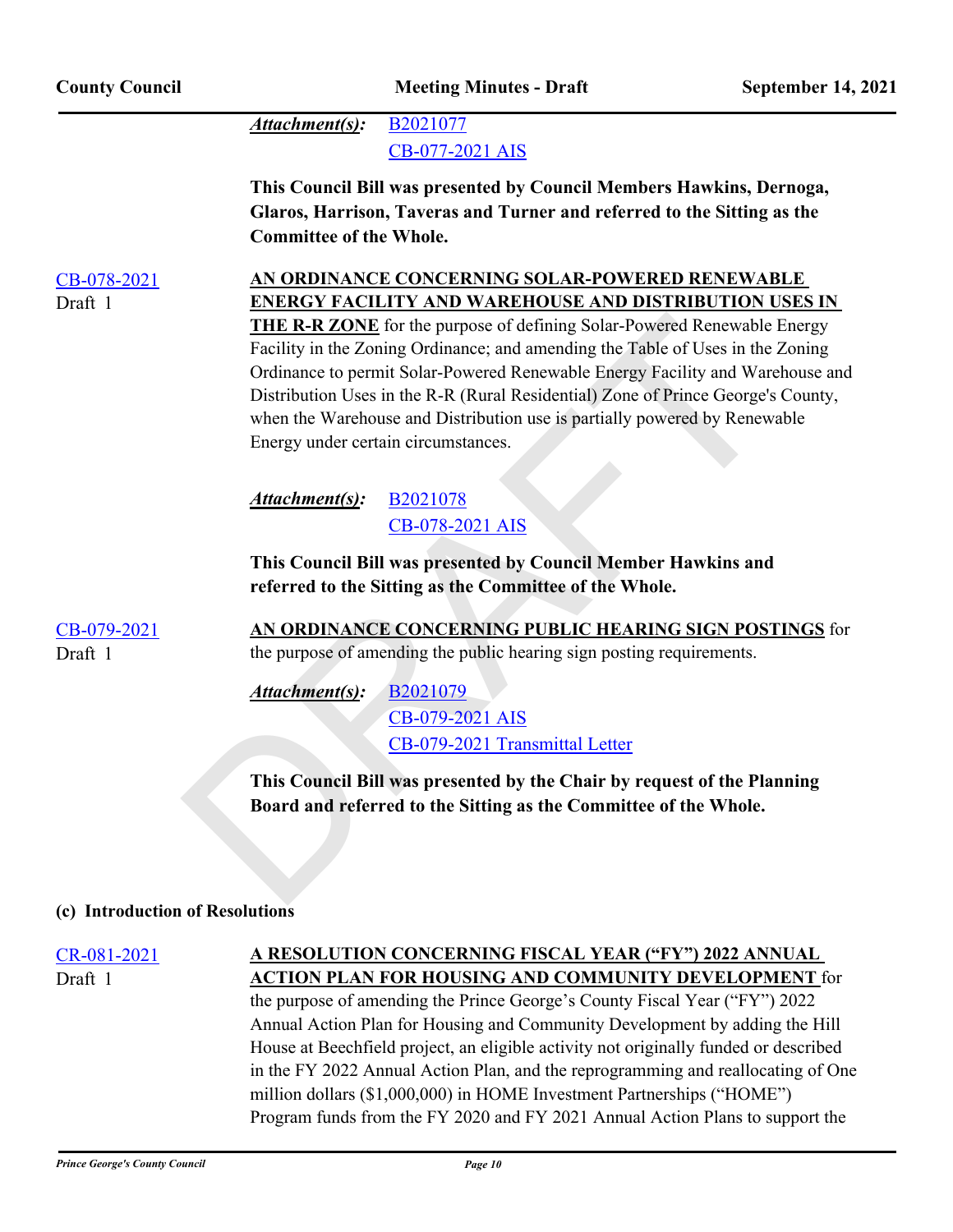Hill House at Beechfield project.

[R2021081](http://princegeorgescountymd.legistar.com/gateway.aspx?M=F&ID=cee37ad3-6b87-439b-9f36-78685dc8b4d7.doc) [CR-081-2021 AIS](http://princegeorgescountymd.legistar.com/gateway.aspx?M=F&ID=ee459b5b-3cbe-459d-b98f-6b5ea71c557a.pdf) [CR-081-2021 Transmittal Letter](http://princegeorgescountymd.legistar.com/gateway.aspx?M=F&ID=cd2f68af-d48c-4b53-af08-82651b4a82ee.pdf) *Attachment(s):*

originally funded or described in the FY 2022 Annual Action Plan.<br>
Additionally, this Resolution will amend the FY 2022 Annual Action<br>
reprogramming and reallocating One million dollars (81,000,000) in<br>
Investment Partner *This Resolution will amend the Prince George's County Fiscal Year ("FY") 2022 Annual Action Plan for Housing and Community Development by adding the Hill House at Beechfield project, an eligible activity not originally funded or described in the FY 2022 Annual Action Plan. Additionally, this Resolution will amend the FY 2022 Annual Action Plan by reprogramming and reallocating One million dollars (\$1,000,000) in HOME Investment Partnerships ("HOME") Program funds from the FY 2020 and FY 2021 Annual Action Plans to support the project. This Resolution requires at least one (1) public hearing because the proposed amendment to the FY 2022 Annual Action Plan would constitute a "substantial change" under the FY 2021-2025 County Citizen Participation Plan, as described in the County's FY 2021-2025 Consolidated Plan. This Resolution requires a Public Hearing.*

**This Resolution was introduced by Council Members Hawkins, Franklin, Glaros, Turner, Harrison, Davis, and Taveras and referred to the Committee of the Whole.**

#### **CONSENT AGENDA (CONTINUED)**

Draft 1

#### [CR-082-2021](http://princegeorgescountymd.legistar.com/gateway.aspx?m=l&id=/matter.aspx?key=14124) **A RESOLUTION CONCERNING DEPARTMENT OF PERMITTING, INSPECTIONS AND ENFORCEMENT** for the purpose of increasing all fees maintained by the Department of Permitting, Inspections and Enforcement, with such increase to be approved by the County Council after notice and public hearing.

R2021082 *Attachment(s):*

> CR-082-2021 AIS CR-082-2021 Attachment A CR-082-2021 Attachment B [CR-082-2021 Transmittal Letter](http://princegeorgescountymd.legistar.com/gateway.aspx?M=F&ID=736044ba-e95d-403f-adb8-0e9fe6209d8c.pdf)

*This Resolution seeks the approval of the County Council in order to increase all fees maintained by the Department of Permitting, Inspections and Enforcement.*

**This Resolution was introduced by Council Members Hawkins, Franklin, Anderson-Walker, Glaros, Taveras, Harrison, and Davis and referred to the Committee of the Whole.**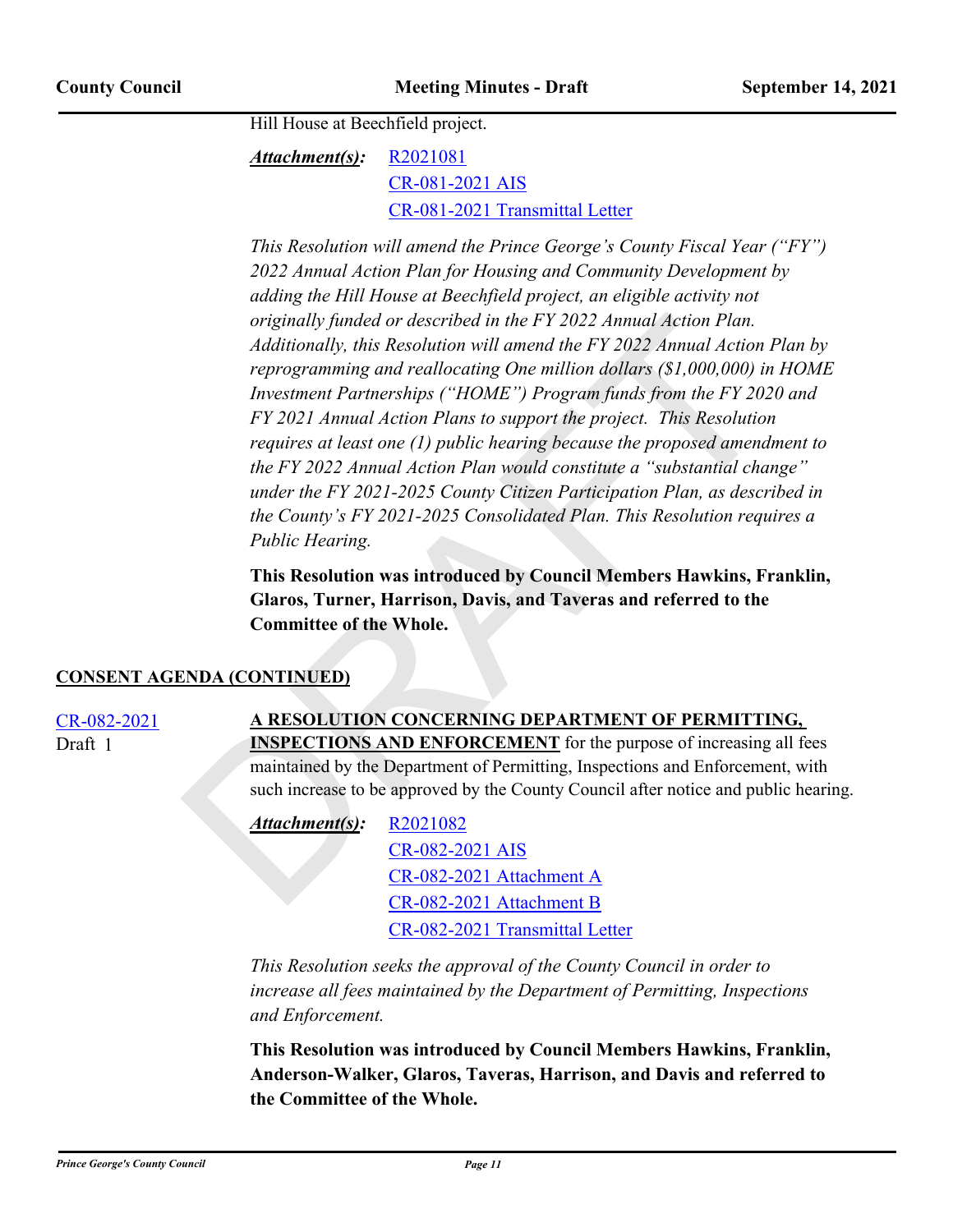## **CONSENT AGENDA (CONTINUED)**

| CR-083-2021<br>Draft 1 | A RESOLUTION CONCERNING PAYMENTS IN LIEU OF TAXES<br>("PILOT") AGREEMENT FOR HILL HOUSE AT BEECHFIELD for the<br>purpose of approving the terms and conditions of a Payments in Lieu of Taxes<br>("PILOT") Agreement between Prince George's County, Maryland (the "County")<br>and KCG SSP Bowie Senior Living, Limited Partnership (the "Owner").                                                                                                                                       |  |  |
|------------------------|-------------------------------------------------------------------------------------------------------------------------------------------------------------------------------------------------------------------------------------------------------------------------------------------------------------------------------------------------------------------------------------------------------------------------------------------------------------------------------------------|--|--|
|                        | Attachment(s):<br>R <sub>2021083</sub><br>CR-083-2021 Attachment B<br>CR-083-2021 Transmittal                                                                                                                                                                                                                                                                                                                                                                                             |  |  |
|                        | This Resolution is approving the terms and conditions of a Payments in Lieu<br>of Taxes ("PILOT") Agreement between Prince George's County, Maryland<br>(the "County") and KCG SSP Bowie Senior Living, Limited Partnership (the<br>"Owner") concerning the Hill House at Beechfield project.                                                                                                                                                                                             |  |  |
|                        | This Resolution was introduced by Council Members Hawkins, Turner,<br>Davis, Taveras, Franklin, Glaros, and Harrison and referred to the<br><b>Committee of the Whole.</b>                                                                                                                                                                                                                                                                                                                |  |  |
| CR-084-2021<br>Draft 1 | A RESOLUTION CONCERNING IMPLEMENTATION OF ZONING<br><b>COMPLIANCE LETTER FEE</b> for the purpose of approving a fee table established by<br>the Director of the Department of Permitting, Inspections and Enforcement to implement a fee<br>for the issuance of a Zoning Compliance Letter.                                                                                                                                                                                               |  |  |
|                        | Attachment(s):<br>R2021084<br>CR-084-2021 AIS<br>CR-084-2021 Transmittal Letter                                                                                                                                                                                                                                                                                                                                                                                                           |  |  |
|                        | This Resolution approves a fee table established by the Director of the<br>Department of Permitting, Inspections and Enforcement to implement a fee<br>for the issuance of a Zoning Compliance Letter.                                                                                                                                                                                                                                                                                    |  |  |
|                        | This Resolution was introduced by Council Members Hawkins, Dernoga,<br>Anderson-Walker, and Harrision and referred to the Committee of the<br>Whole.                                                                                                                                                                                                                                                                                                                                      |  |  |
| CR-085-2021<br>Draft 1 | A RESOLUTION CONCERNING CONTRACT APPROVALS for the purpose<br>of approving a multi-year funding agreement (the "Funding Agreement") to secure<br>the obligations related to the special obligation refunding bonds (the "Bonds")<br>issued pursuant to CB-XXX-2021 (the "Refunding Act") in connection with the<br>National Harbor Project, but only to the extent amounts in the Tax Increment Fund<br>and Special Taxing District Fund (as such terms are defined in the Refunding Act) |  |  |

are not sufficient to meet all the obligations related to the Bonds as described in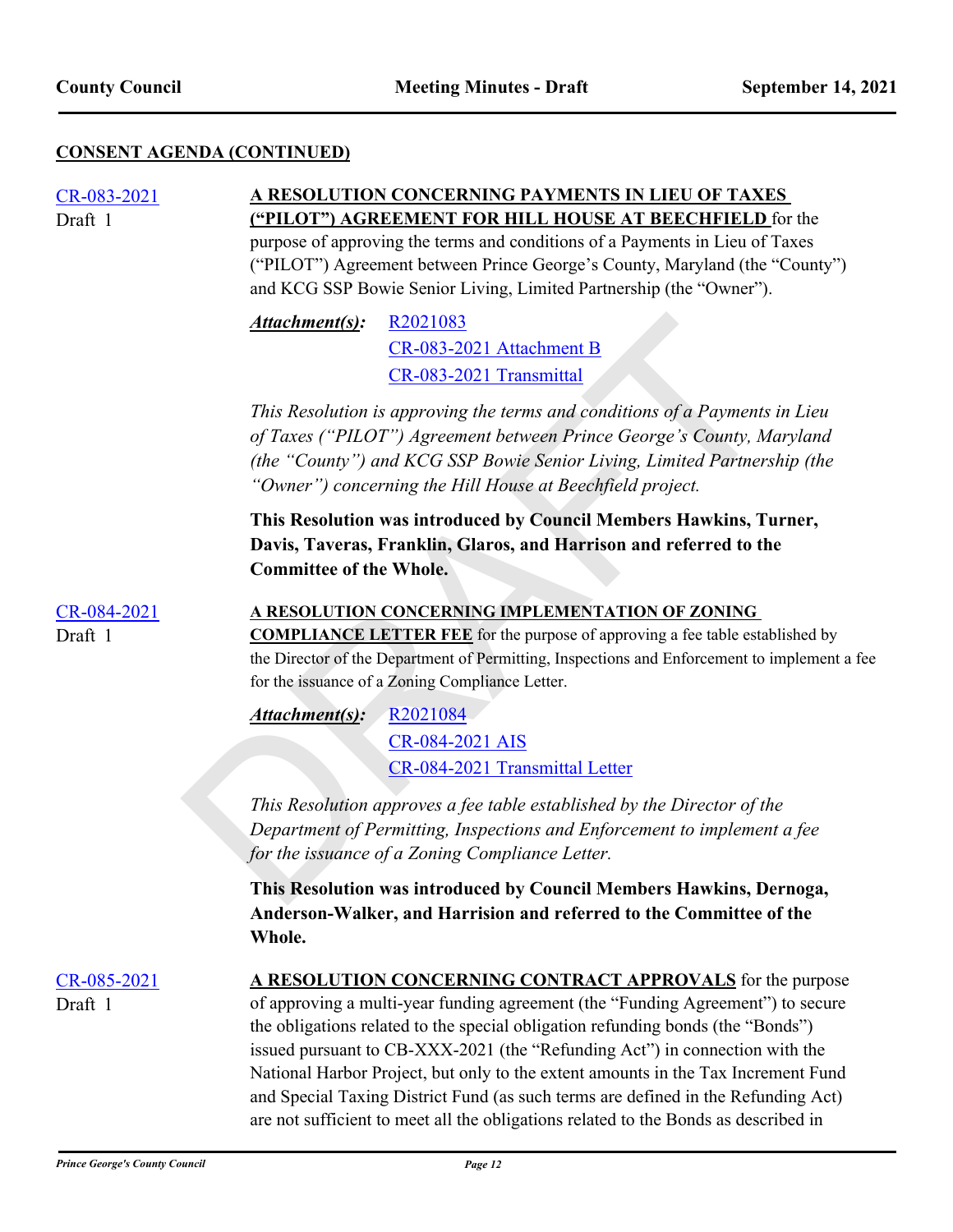the Refunding Act.

[R2021085](http://princegeorgescountymd.legistar.com/gateway.aspx?M=F&ID=7151a38f-a238-4ae7-ae82-8fa738e06143.docx) [CR-085-2021 Transmittal Letter](http://princegeorgescountymd.legistar.com/gateway.aspx?M=F&ID=d90792cb-6dcb-4f7a-8b4e-7ad531d7d2f5.pdf) [CR-085-2021AIS](http://princegeorgescountymd.legistar.com/gateway.aspx?M=F&ID=f737be14-67c5-475b-99f9-9399a79d1780.pdf) *Attachment(s):*

*This Resolution will all the County will realize debt service savings by refinancing the Prince George's County, Maryland Special Obligation Bonds (National Harbor Project) Series 2004 under current favorable bond market conditions. Savings will be materially enhanced by pledging as a back-up security provision the County's annual appropriation.*

**This Resolution was introduced by Council Members Hawkins, Franklin, Harrison, Glaros, Anderson-Walker, Davis, and Ivey and referred to the Committee of the Whole.**

#### **CONSENT AGENDA (CONTINUED)**

Draft 1

# [CR-086-2021](http://princegeorgescountymd.legistar.com/gateway.aspx?m=l&id=/matter.aspx?key=14142) **A RESOLUTION CONCERNING FISCAL YEAR ("FY") 2020 ANNUAL ACTION PLAN FOR HOUSING AND COMMUNITY DEVELOPMENT** for

market conditions. Savings will be materially enhanced by pledging<br>
back-up security provision the County's annual appropriation.<br>
This Resolution was introduced by Council Members Hawkins, Fr<br>
Harrison, Glaros, Andersonthe purpose of amending the Prince George's County Fiscal Year ("FY") 2020 Annual Action Plan for Housing and Community Development in order to allow for change in the use of Community Development Block Grant COVID-19 Round 1 ("CDBG-CV1") Program funds, in the amount of One million, Seven hundred fifty thousand dollars (\$1,750,000) from existing activities to other existing eligible activities; by adding eligible CDBG-CV1 Program activities not originally funded or described in the FY 2020 Annual Action Plan; and by changing the description of CDBG-CV1 Program activities originally described in the FY 2020 Annual Action Plan.

R2021086 *Attachment(s):*

> CR-086-2021 Attachment A CR-086-2021 Attachment B [CR-086-2021 Attachment C](http://princegeorgescountymd.legistar.com/gateway.aspx?M=F&ID=a7286bfd-04ca-40d5-83b1-c1cfa109b64a.pdf) [CR-086-2021 AIS](http://princegeorgescountymd.legistar.com/gateway.aspx?M=F&ID=c2a98f94-746d-4186-8564-3f856d1858aa.pdf) [CR-086-2021 Transmittal Letter](http://princegeorgescountymd.legistar.com/gateway.aspx?M=F&ID=d3184053-edd9-4aa1-83bd-c82bbb479cfa.pdf)

*This Resolution will amend the Prince George's County Fiscal Year ("FY") 2020 Annual Action Plan for Housing and Community Development in order to allow for change in the use of Community Development Block Grant COVID-19 Round 1 ("CDBG-CV1") Program funds, in the amount of One million, Seven hundred fifty thousand dollars (\$1,750,000) from existing*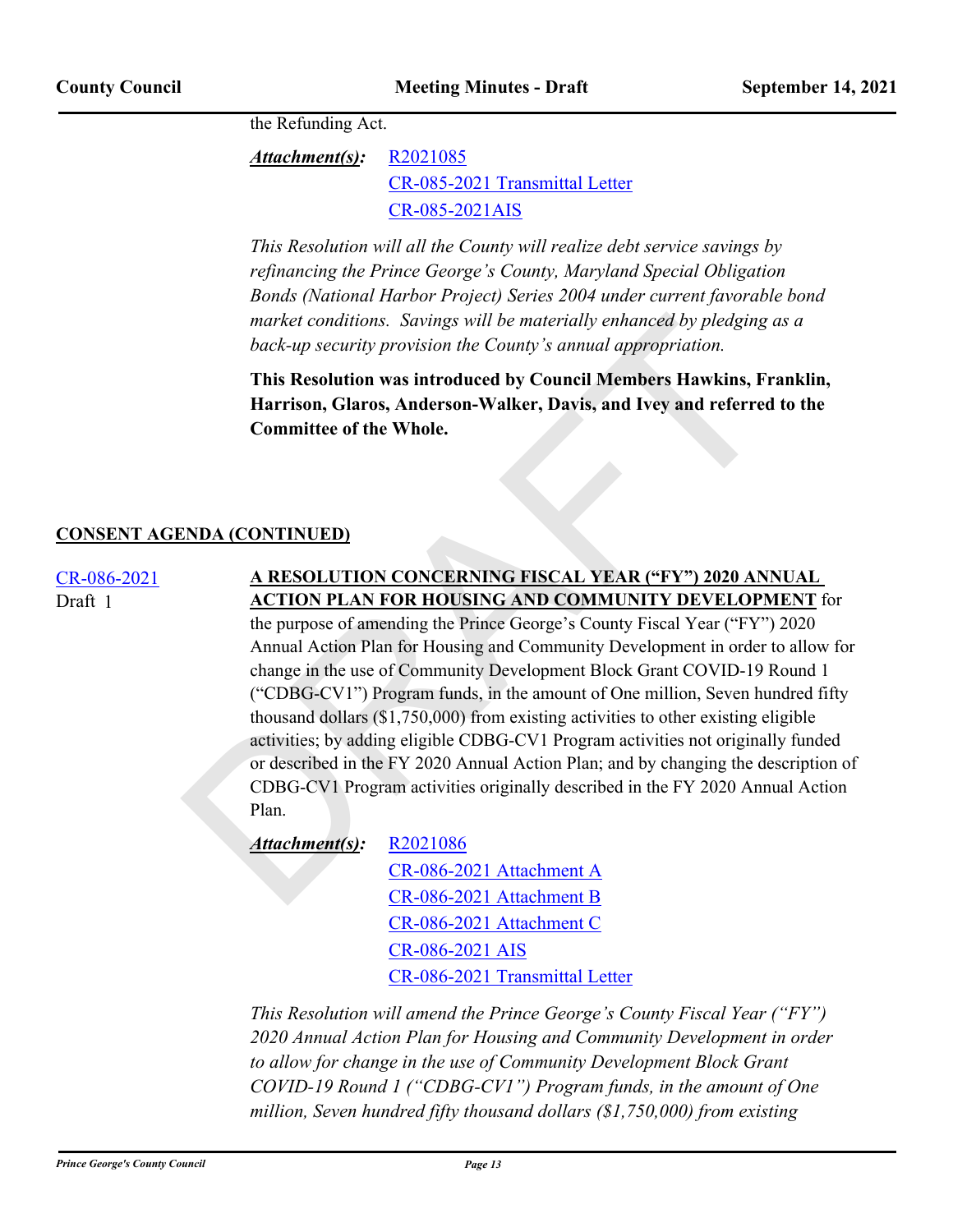*activities to other existing eligible and new activities and by changing the description of CDBG-CV1 Program activities originally described in the FY 2020 Annual Action Plan.*

**This Resolution was introduced by Council Members Hawkins, Glaros, Taveras, Turner, Harrison, and Davis and referred to the Committee of the Whole**

[CR-087-2021](http://princegeorgescountymd.legistar.com/gateway.aspx?m=l&id=/matter.aspx?key=14143) **A RESOLUTION CONCERNING THE 2018 WATER AND SEWER PLAN (JUNE 2021 CYCLE OF AMENDMENTS)** for the purpose of changing the water and sewer category designations of properties within the 2018 Water and Sewer Draft 1

> R2021087 CR-087-2021 Attachments A and B CR-087-2021 AIS CR-087-2021 Transmittal Letter *Attachment(s):*

(JUNE 2021 CYCLE OF [A](http://princegeorgescountymd.legistar.com/gateway.aspx?M=F&ID=ff9007fe-87ba-4e75-92a8-68af997da255.pdf)MENDMEN[T](http://princegeorgescountymd.legistar.com/gateway.aspx?M=F&ID=cbf2de6b-5e41-4ea8-95c7-7671e9f9e094.doc)S) for the purpose of changin<br>
and sewer category designations of properties within the 2018 Water and<br>
Plan.<br>
Attachment(s):  $R2021087$ <br>  $R-087-2021$  Attachments A and B<br>  $R-087-2021$  Attachm *This Resolution amends the 2018 Water and Sewer Plan by proposing four (4) category change requests located in the Western Branch sewer basin, and two (2) in the Piscataway sewer basin. Additionally, the Department of Permitting, Inspections and Enforcement is requesting to amend residential properties in multiple Council Districts to reflect the existing sewer or water service category of the residences connected to the public systems.*

**This Resolution was introduced by Council Members Hawkins, Turner, Davis, Taveras and Harrison and referred to the Committee of the Whole**

#### **CONSENT AGENDA (CONTINUED)**

Plan.

Draft 1

#### [CR-088-2021](http://princegeorgescountymd.legistar.com/gateway.aspx?m=l&id=/matter.aspx?key=14146) **A RESOLUTION CONCERNING PAYMENTS IN LIEU OF TAXES**

**("PILOT") AGREEMENT** for Hamilton Manor for the purpose of approving the terms and conditions of a Payments in Lieu of Taxes ("PILOT") Agreement between Prince George's County, Maryland (the "County") and the National Housing Trust Communities and the Washington Housing Conservancy, together as Hamilton Manor Preservation Partners, LLC (the "Owner").

[R2021088](http://princegeorgescountymd.legistar.com/gateway.aspx?M=F&ID=9ed5f501-cd37-49f7-ba38-8a579a1c8f58.doc) [CR-088-2021 AIS](http://princegeorgescountymd.legistar.com/gateway.aspx?M=F&ID=8fea1c63-fc86-4ea0-ab57-8b2eaa2bcd62.pdf) [CR-088-2021 Transmittal](http://princegeorgescountymd.legistar.com/gateway.aspx?M=F&ID=968881f5-1cdd-4b88-8cf5-bda04bc9d963.pdf) *Attachment(s):*

*This Resolution is proposed to approve the terms and conditions of a Payments in Lieu of Taxes ("PILOT") Agreement between Prince George's County, Maryland (the "County") and the National Housing Trust Communities and the Washington Housing Conservancy, together as*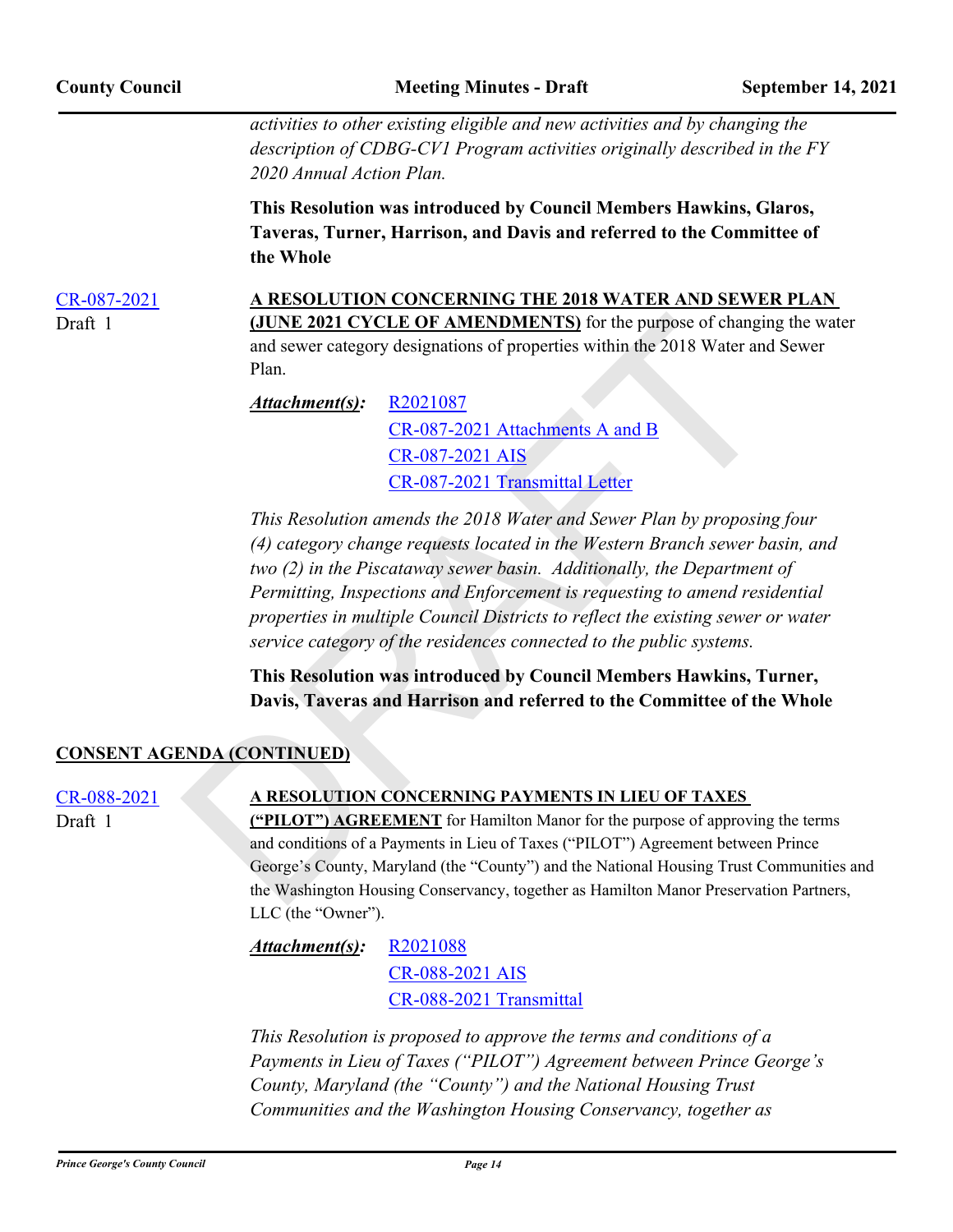*Hamilton Manor Preservation Partners, LLC (the "Owner") for Hamilton Manor project.*

**This Resolution was introduced by Council Members Hawkins, Taveras, Glaros, Ivey, Davis, Harrison and Turner and referred to the Committee of the Whole**

Draft 1

# [CR-089-2021](http://princegeorgescountymd.legistar.com/gateway.aspx?m=l&id=/matter.aspx?key=14145) **A RESOLUTION CONCERNING HOUSING INVESTMENT TRUST FUND ("HIFT") FOR HOUSING AND COMMUNITY DEVELOPMENT** for the purpose of committing and allocating the Hamilton Manor project, an eligible

activity not originally funded, the amount of One million dollars (\$1,000,000) in Housing Investment Trust Fund ("HITF") Program funds for gap financing of preservation of affordable housing.

#### R2021089 CR-089-2021 AIS CR-089-2021 Transmittal Letter *Attachment(s):*

purpose of committing and allocating the Hamilton Manor project, an eliativity not originally funded, the amount of One million dollars (\$1,000<br>Housing Investment Trust Fund ("HITF") Program funds for gap financial<br>preser *This resolution proposes to approve and adopt the commitment and allocation of gap financing from the Prince George's County Housing Investment Trust Fund ("HITF") for Housing and Community Development to the Hamilton Manor project, an eligible activity, in the amount of One million dollars (\$1,000,000).*

**This Resolution was introduced by Council Members Hawkins, Taveras, Glaros, Turner, Davis and Harrison and referred to the Committee of the Whole**

| $CR-090-2021$ | A RESOLUTION CONCERNING RECOGNITION OF DR. CARTER G.                              |
|---------------|-----------------------------------------------------------------------------------|
| Draft 1       | <b>WOODSON</b> for the purpose of recognizing Dr. Carter G. Woodson as the Father |
|               | of the Study of Black History.                                                    |

R2021090 CR-090-2021 AIS *Attachment(s):*

*This Resolution was removed from the consent agenda due to Council Member Streeter's absence.*

**A motion was made by Council Member Turner, seconded by Chair Hawkins, that this Resolution be removed from Consent Agenda. The motion carried by the following vote:**

| Aye    | 10 - Hawkins, Anderson-Walker, Davis, Dernoga, Franklin, |
|--------|----------------------------------------------------------|
|        | Glaros, Harrison, Ivey, Taveras and Turner               |
| Absent | <b>Streeter</b>                                          |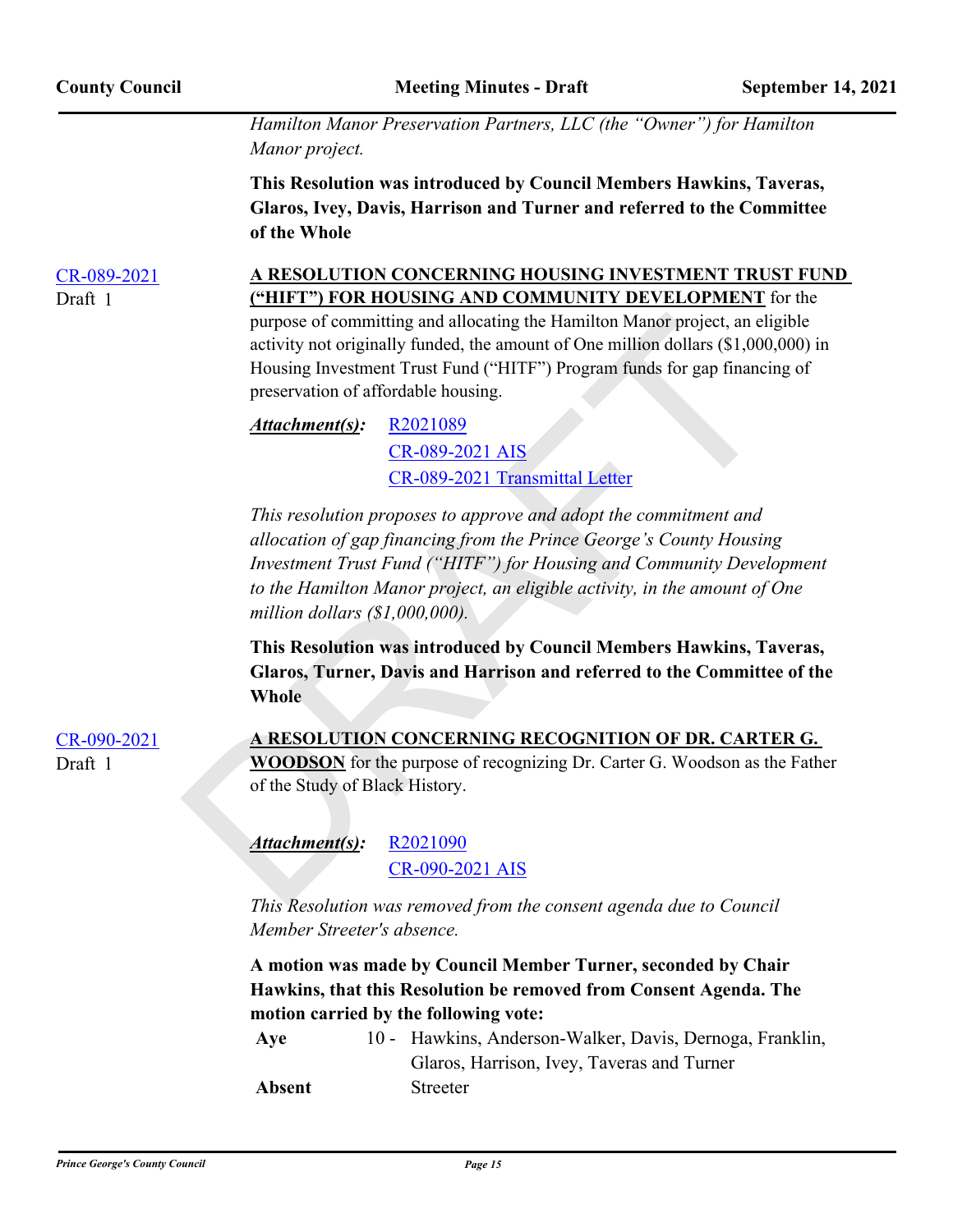| Consent46-21<br>Draft 1 |                                                                |  | <b>MOTION TO ADOPT CONSENT AGENDA</b>                          |
|-------------------------|----------------------------------------------------------------|--|----------------------------------------------------------------|
|                         |                                                                |  | CB-075-2021 and CR-090-2021 were removed from Consent Agenda.  |
|                         | A motion was made by Council Member Davis, seconded by Council |  |                                                                |
|                         |                                                                |  | Member Turner, that this Consent Agenda be adopted. The motion |
|                         | carried by the following vote:                                 |  |                                                                |
|                         | Aye                                                            |  | 10 - Hawkins, Anderson-Walker, Davis, Dernoga, Franklin,       |
|                         |                                                                |  | Glaros, Harrison, Ivey, Taveras and Turner                     |
|                         | Absent                                                         |  | <b>Streeter</b>                                                |

## **2. CONSIDERATION OF ITEMS REMOVED FROM CONSENT AGENDA**

## **3. PROPOSED CORRESPONDENCE/ADMINISTRATIVE OFFICER'S REPORT**

|                                                                                      | carried by the following vote:<br>Aye | 10 - Hawkins, Anderson-Walker, Davis, Dernoga, Franklin,                                                                                          |
|--------------------------------------------------------------------------------------|---------------------------------------|---------------------------------------------------------------------------------------------------------------------------------------------------|
|                                                                                      |                                       |                                                                                                                                                   |
|                                                                                      |                                       |                                                                                                                                                   |
|                                                                                      |                                       | Glaros, Harrison, Ivey, Taveras and Turner                                                                                                        |
|                                                                                      | <b>Absent</b>                         | <b>Streeter</b>                                                                                                                                   |
|                                                                                      |                                       |                                                                                                                                                   |
|                                                                                      |                                       |                                                                                                                                                   |
|                                                                                      |                                       | 2. CONSIDERATION OF ITEMS REMOVED FROM CONSENT AGENDA                                                                                             |
|                                                                                      |                                       | CB-075-2021 and CR-090-2021 were removed from the Consent Agenda.                                                                                 |
|                                                                                      |                                       |                                                                                                                                                   |
|                                                                                      |                                       |                                                                                                                                                   |
|                                                                                      |                                       |                                                                                                                                                   |
|                                                                                      |                                       | 3. PROPOSED CORRESPONDENCE/ADMINISTRATIVE OFFICER'S REPORT                                                                                        |
|                                                                                      |                                       |                                                                                                                                                   |
| LTR 09142021                                                                         |                                       | Proposed letter to the Honorable Angela D. Alsobrooks, County Executive,                                                                          |
| transmitting the County Council's appointments of Enor Williams and Maria<br>Draft 1 |                                       |                                                                                                                                                   |
|                                                                                      |                                       |                                                                                                                                                   |
|                                                                                      |                                       |                                                                                                                                                   |
|                                                                                      |                                       |                                                                                                                                                   |
|                                                                                      |                                       |                                                                                                                                                   |
|                                                                                      |                                       | A motion was made by Council Member Franklin, seconded by Council                                                                                 |
|                                                                                      |                                       | Member Davis, that this Agenda Letter be authorized for Chair's                                                                                   |
|                                                                                      |                                       | signature. The motion carried by the following vote:                                                                                              |
|                                                                                      |                                       |                                                                                                                                                   |
|                                                                                      | Aye                                   | 10 - Hawkins, Anderson-Walker, Davis, Dernoga, Franklin,                                                                                          |
|                                                                                      |                                       | Glaros, Harrison, Ivey, Taveras and Turner                                                                                                        |
|                                                                                      | be removed from consideration.        | Day-Marshall to the Revenue Authority for Prince George's County.<br>After discussion this letter was amended, by request of Mr. Enor Williams to |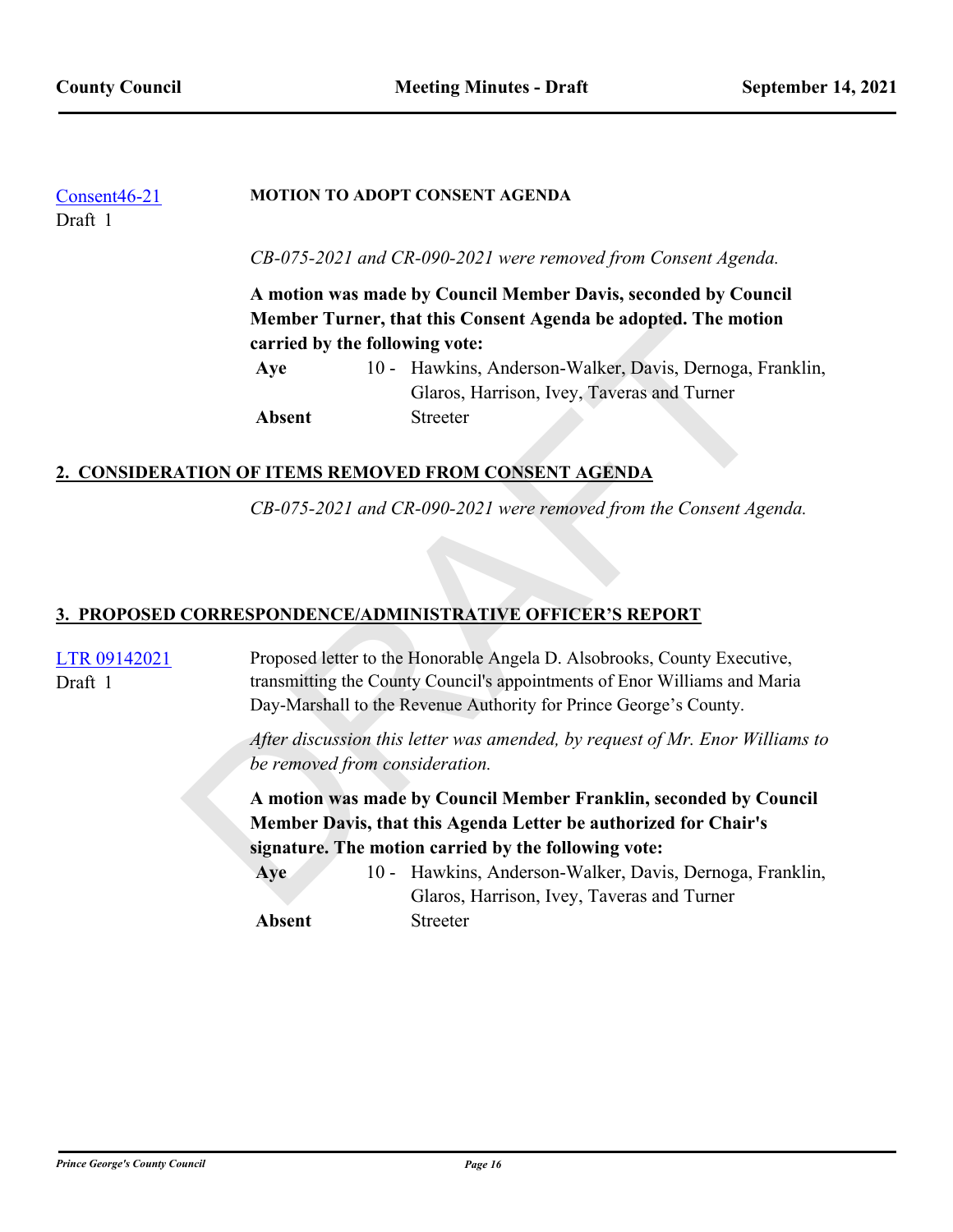#### **4. PUBLIC HEARINGS: - (COUNCIL HEARING ROOM)**

| <b>APPT-15-21</b><br>Draft 1 | Appointment of the following individual as Director of the Department of the<br><b>Environment for Prince George's County:</b>                                                                                                                                                                                                                                                                                                                                                                                                                                                                                                                                                                                          |  |  |  |
|------------------------------|-------------------------------------------------------------------------------------------------------------------------------------------------------------------------------------------------------------------------------------------------------------------------------------------------------------------------------------------------------------------------------------------------------------------------------------------------------------------------------------------------------------------------------------------------------------------------------------------------------------------------------------------------------------------------------------------------------------------------|--|--|--|
|                              | Ms. Andrea L. Crooms                                                                                                                                                                                                                                                                                                                                                                                                                                                                                                                                                                                                                                                                                                    |  |  |  |
|                              | Attachment(s):<br>Department of the Environment Transmittal letter                                                                                                                                                                                                                                                                                                                                                                                                                                                                                                                                                                                                                                                      |  |  |  |
|                              | Pursuant to proper notice, the public hearing convened at $10:33$ a.m. on the<br>appointment to the Department of Environment. J. Kenneth Battle, Director<br>of the Transportation, Infrastructure, Environment and Enforcement<br>Committee (TIEE) provided a verbal report of the actions and<br>recommendations of the Committee of the Whole. County Executive Angela<br>Alsobrooks introduced the nominee and spoke to her credentials and<br>qualifications. Steven Chalk, former Assistant Secretary for Energy<br>Efficiency and Renewable Energy, United States Department of Energy spoke<br>on behalf of the nominee. All persons wishing to speak having done so, the<br>public hearing was declared held. |  |  |  |
|                              | A motion was made by Council Member Dernoga, seconded by Council<br>Member Taveras, that this Appointment be confirmed. The motion<br>carried by the following vote:<br>10 - Hawkins, Anderson-Walker, Davis, Dernoga, Franklin,<br>Aye<br>Glaros, Harrison, Ivey, Taveras and Turner<br>Streeter<br>Absent                                                                                                                                                                                                                                                                                                                                                                                                             |  |  |  |
| <b>APPT-14-21</b><br>Draft 1 | Appointment of the following individual to the Revenue Authority Board of<br><b>Prince George's County:</b>                                                                                                                                                                                                                                                                                                                                                                                                                                                                                                                                                                                                             |  |  |  |
|                              | Mr. Brunson L. Cooper<br>Appointment<br>Replacing: Jeffrey G. Smith<br>Term Expiration: 7/28/2022                                                                                                                                                                                                                                                                                                                                                                                                                                                                                                                                                                                                                       |  |  |  |
|                              | Attachment(s):<br><b>Revenue Authority Transmittal letter</b>                                                                                                                                                                                                                                                                                                                                                                                                                                                                                                                                                                                                                                                           |  |  |  |
|                              | Pursuant to proper notice, the public hearing convened at $10:55$ a.m. on the<br>appointment to the Revenue Authority Board. Howard W. Stone, Director of<br>the Government Operations and Fiscal Policy Committee (GOFP) provided<br>a verbal report of the actions and recommendations of the Committee of the<br>Whole. Miriam Brewer, Appointments Liaison, introduced the nominee and<br>spoke to their credentials and qualifications. There were no speakers. All<br>persons wishing to speak having done so, the public hearing was declared                                                                                                                                                                    |  |  |  |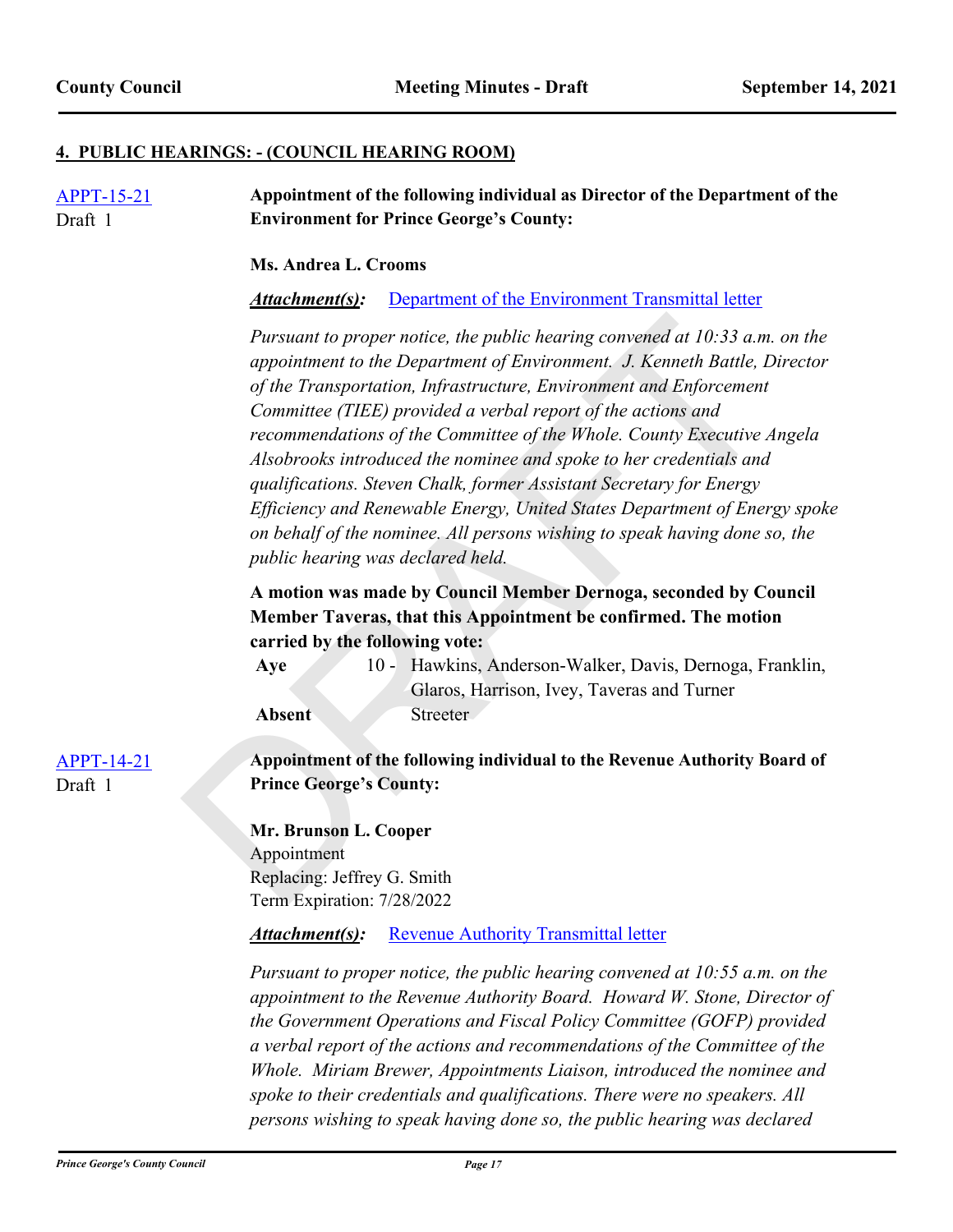#### *held.*

**A motion was made by Council Member Franklin, seconded by Council Member Ivey, that this Appointment be confirmed. The motion carried by the following vote:**

Aye 10 - Hawkins, Anderson-Walker, Davis, Dernoga, Franklin, Glaros, Harrison, Ivey, Taveras and Turner **Absent** Streeter

#### **5. INTRODUCTION AND ADOPTION OF RESOLUTIONS**

[CR-091-2021](http://princegeorgescountymd.legistar.com/gateway.aspx?m=l&id=/matter.aspx?key=14122) **A RESOLUTION CONCERNING WORLD CAR FREE DAY 2021** for the purpose of expressing Prince George's County's support for declaring September 22, 2021 as World Car Free Day in Prince George's County. Draft 1

> R2021091 CR-091-2021 AIS CR-091-2021 Transmittal Letter *Attachment(s):*

*This resolution supports the designation of September 22, 2021 as World Car Free Day in Prince George's County as part of the 21st International Day of observance to encourage individuals to use forms of sustainable transportation rather than drive an automobile.*

**This Resolution was introduced by Hawkins, Turner, Harrison, Dernoga, Davis, Ivey, Anderson-Walker, Franklin, Taveras, Glaros.**

**EXECUTION OF RESOLUTIONS**<br> **A RESOLUTION CONCERNING WORLD CAR FREE DAY 2021**<br>
purpose of expressing Prince George's County's support for declaring Se<br>
22, 2021 as World Car Free Day in Prince George's County.<br> **Attachmen A motion was made by Council Member Davis, seconded by Council Member Ivey, that the County Council Rules of Procedure be suspended to allow for the immediate adoption of this Resolution. The motion carried by the following vote:**

| Aye    | 10 - Hawkins, Anderson-Walker, Davis, Dernoga, Franklin, |
|--------|----------------------------------------------------------|
|        | Glaros, Harrison, Ivey, Taveras and Turner               |
| Absent | <b>Streeter</b>                                          |

**A motion was made by Council Member Turner, seconded by Council Member Anderson-Walker, that this Resolution be adopted. The motion carried by the following vote:**

| Aye           | 10 - Hawkins, Anderson-Walker, Davis, Dernoga, Franklin, |
|---------------|----------------------------------------------------------|
|               | Glaros, Harrison, Ivey, Taveras and Turner               |
| <b>Absent</b> | <b>Streeter</b>                                          |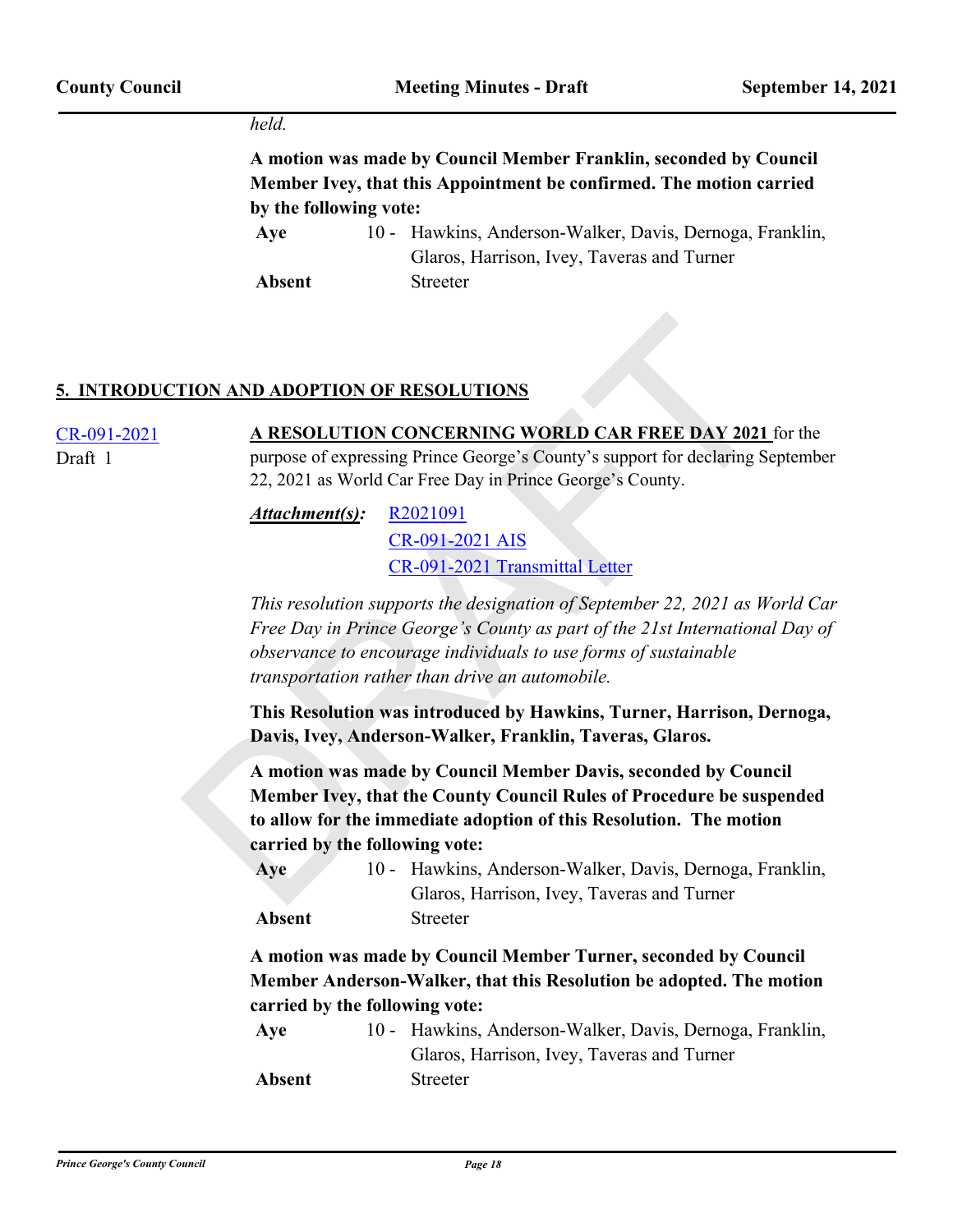#### **6. BRIEFING – (VIRTUAL MEETING)**

Draft 1

[BR 09142021](http://princegeorgescountymd.legistar.com/gateway.aspx?m=l&id=/matter.aspx?key=14155) REDISTRICTING COMMISSION

Rev. James J. Robinson, Chair Dr. Charlene Mickens Dukes, Member Hon. David C. Harrington, Member Dr. Nathaniel Persily, Consultant

#### 2021 Redistricting Commission --- Final Plan and Report *Attachment(s):*

[D](http://princegeorgescountymd.legistar.com/gateway.aspx?m=l&id=/matter.aspx?key=14157)r. Charlene Mickens Dukes, Member<br>
Hon. David C. Harrington, Member<br>
Dr. Nathaniel Persily, Consultant<br> **Attachment(s):** 2021 Redistricting Commission — Final Plan and<br> **Attachment(s):** 2021 Redistricting Commission — Fin *This briefing convened at 11:14 a.m. Raj Kumar, Principal Counsel to the District Council, introduced the panelist. Rev. James Robinson, Chair, provided introductory remarks followed by members Dr. Charlene Dukes and Hon. Mr. David Harrington. The Consultant, Dr. Nathaniel Persily, facilitated a powerpoint presentation and provided an overview. The Panelists responded to questions posed by Council Members. The briefing concluded at 12:13 p.m.*

**This Briefing was held.**

## ADJ35-21 **ADJOURN**

Draft 1

#### *THIS MEETING WAS ADJOURNED AT 12:16 PM*

**A motion was made by Council Member Ivey, seconded by Council Member Taveras, that this meeting be adjourned. The motion carried by the following vote:**

Aye 10 - Hawkins, Anderson-Walker, Davis, Dernoga, Franklin, Glaros, Harrison, Ivey, Taveras and Turner **Absent** Streeter

## **5:00 PM JOINT PUBLIC HEARING - COUNTYWIDE MAP AMENDMENT (DAY2) (VIRTUAL MEETING)**

*The joint public hearing was held. See separate minutes for details.*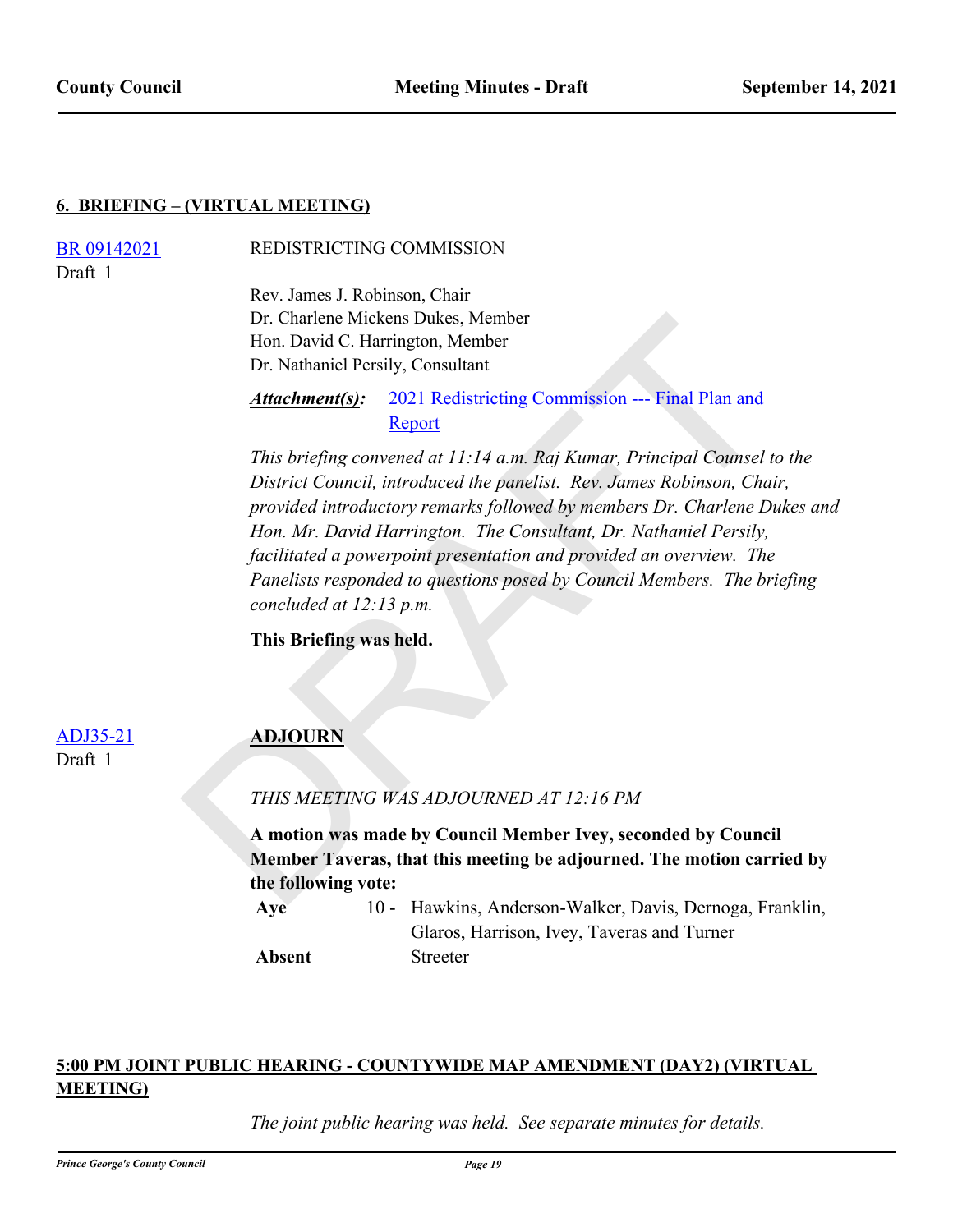#### **EXECUTIVE SESSION SUMMARY**

Draft 1

[EX 09082021](http://princegeorgescountymd.legistar.com/gateway.aspx?m=l&id=/matter.aspx?key=14129) Motion to convene in Executive Session pursuant to Section 3-305(b)(1), (4), (7), and (8), General Provisions Article, Annotated Code of Maryland, in order to discuss personnel matters; to discuss the status of the Wayne K. Curry Administration Building; to discuss and consider pending or potential litigation and to consult with counsel to seek legal advice, specifically to be briefed by counsel as to and to discuss status of cases, and to address as to legal issues regarding Countywide Map Amendment.

> *On 9/08/2021, a motion was made by Council Member Turner, seconded by Council Member Anderson-Walker, to convene into Executive Session. The motion carried by the following vote: Aye: 9, Hawkins, Anderson-Walker, Dernoga, Franklin, Glaros, Harrison, Ivey, Taveras, and Turner.*

*Date of Executive Session: Wednesday, September 8th Time of Vote to Close Session: 12:58 p.m.* 

*Beginning Time: 1:18 p.m. Ending Time: 3:50 p.m.*

Administration Building; to discuss and consider pending or potential lititic consult with counsel to seek legal alwice, specifically to be briefed by<br>as to and to discuss status of cases, and to address as to legal issues *Members Present: CM Hawkins, Chairman, CM Taveras, Vice-Chairman, CM Anderson-Walker, CM Dernoga, CM Franklin, CM Glaros, CM Harrison, CM Ivey, CM Turner.*

*Members Absent: CM Davis and CM Streeter*

#### *Others Present:*

*Robert Williams, Jr., William Hunt, Colette Gresham,Donna Brown, Raj Kumar, Karen Campbell, Dinora Hernandez, Rhonda Weaver, Andrew Murray, Shelley Johnson*

#### *Topics Discussed:*

*1. Snowden v. PGC, McDonough, and Penn, 18 v. 160 PJM.* 

*2. Seifullah A. Ali v. PGC, McDonough, Labbe, Simmons, Welch, 16 cv 186 PWG.* 

*3. Enrico Brown v. PGC, Chief Giles, Chaplain Romero, Lt. Burr, Lt. Gadson, Sgt. Martin, Sgt. Tiyawan, Corp. Oligun, and Corp. Colter, 19 cv*